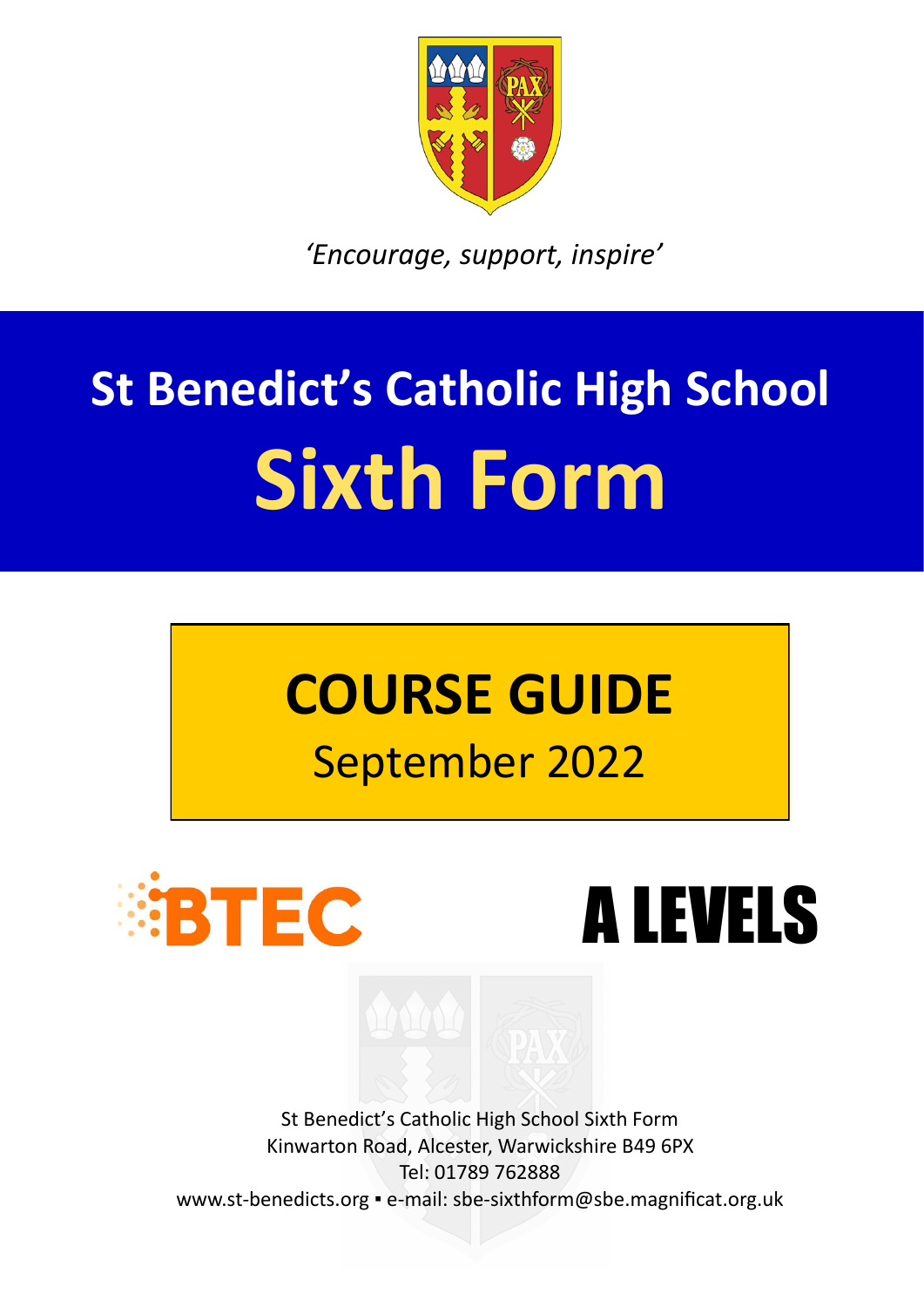

St Benedict's Sixth Form *'Encourage, support, inspire'*

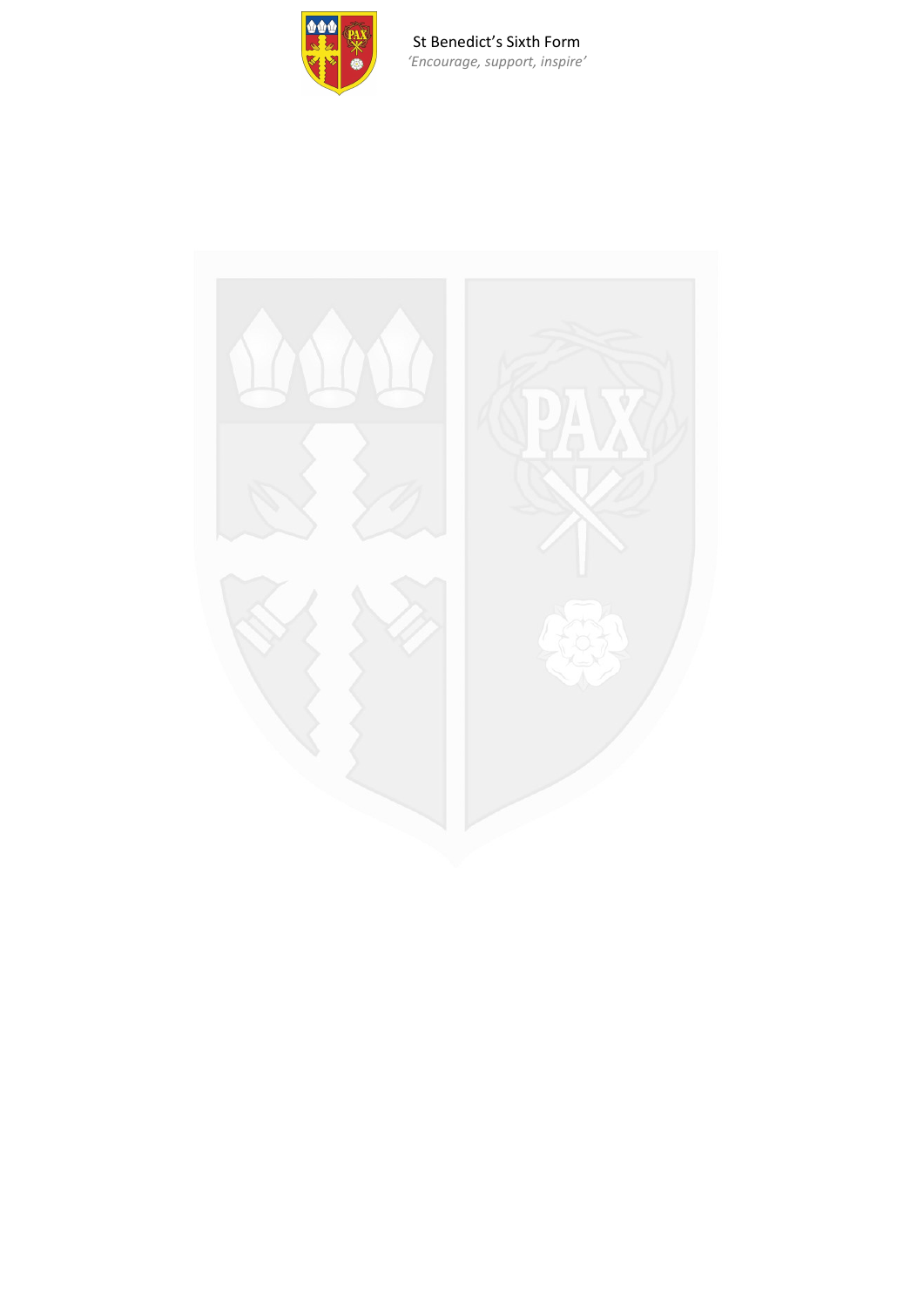

St Benedict's Sixth Form *'Encourage, support, inspire'*

# **Table of Contents**

|                                       | Page |
|---------------------------------------|------|
| <b>General Information</b>            |      |
| <b>Application Procedure</b>          | 2    |
| <b>Entry Criteria</b>                 | 3    |
| English Literature                    | 4    |
| <b>Mathematics</b>                    | 5    |
| <b>Core Maths</b>                     | 6    |
| Art & Design                          | 7    |
| Biology                               | 8    |
| Chemistry                             | 9    |
| <b>Physics</b>                        | 10   |
| Philosophy & Ethics                   | 11   |
| History                               | 12   |
| Geography                             | 13   |
| Psychology                            | 14   |
| Sociology                             | 15   |
| <b>Business (BTEC)</b>                | 16   |
| Criminology (Applied)                 | 17   |
| Health & Social Care (BTEC)           | 18   |
| Sport (BTEC)                          | 19   |
| <b>Extended Project Qualification</b> | 20   |
| Law (Applied)                         | 21   |
|                                       |      |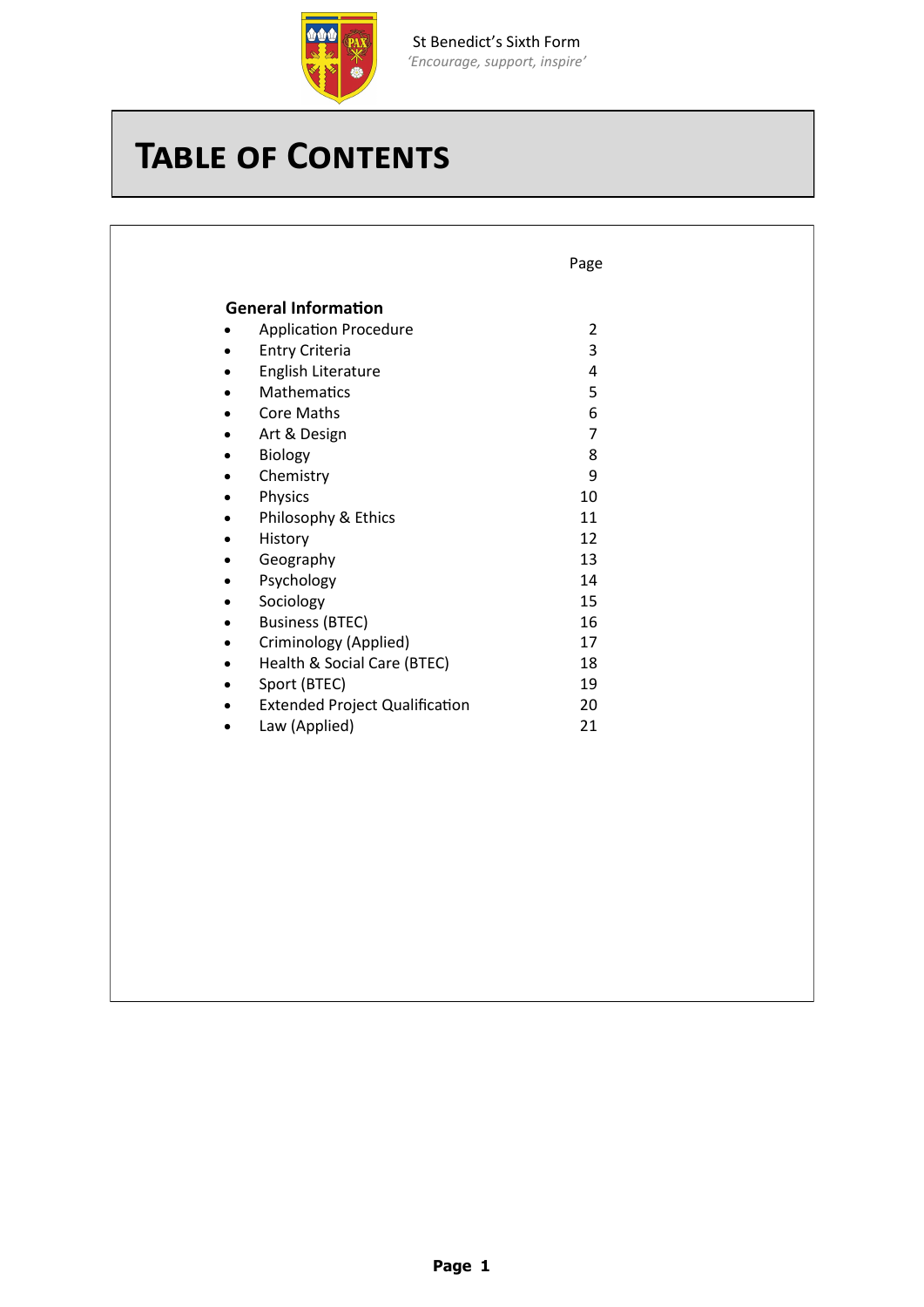

# **Application Procedure**

Please read through this Course Guide and then select **three** subjects you wish to study in preference order. Please also choose **one** reserve subject.

The Extended Project Qualification is taken in addition to the 3 subjects.

Apply online via the Sixth Form page of our school website: www.st-benedicts.org/sixthform

Should you require more information or have any queries, please contact the Sixth Form office on 01789 762888 or email: sbe-sixthform@sbe.magnificat.org.uk

# **Options**

Please select **three** subjects, plus a reserve:

A Level subjects:

- English Literature
- **Mathematics**
- Core Maths
- Art & Design
- **Biology**
- **Chemistry**
- **Physics**
- Philosophy & Ethics
- **History**
- Geography
- **Sociology**

Applied subjects:

- **Business**
- Criminology
- Health & Social Care
- **Sport**
- Law

**Please note** - if there is insufficient demand the school reserves the right to withdraw a course.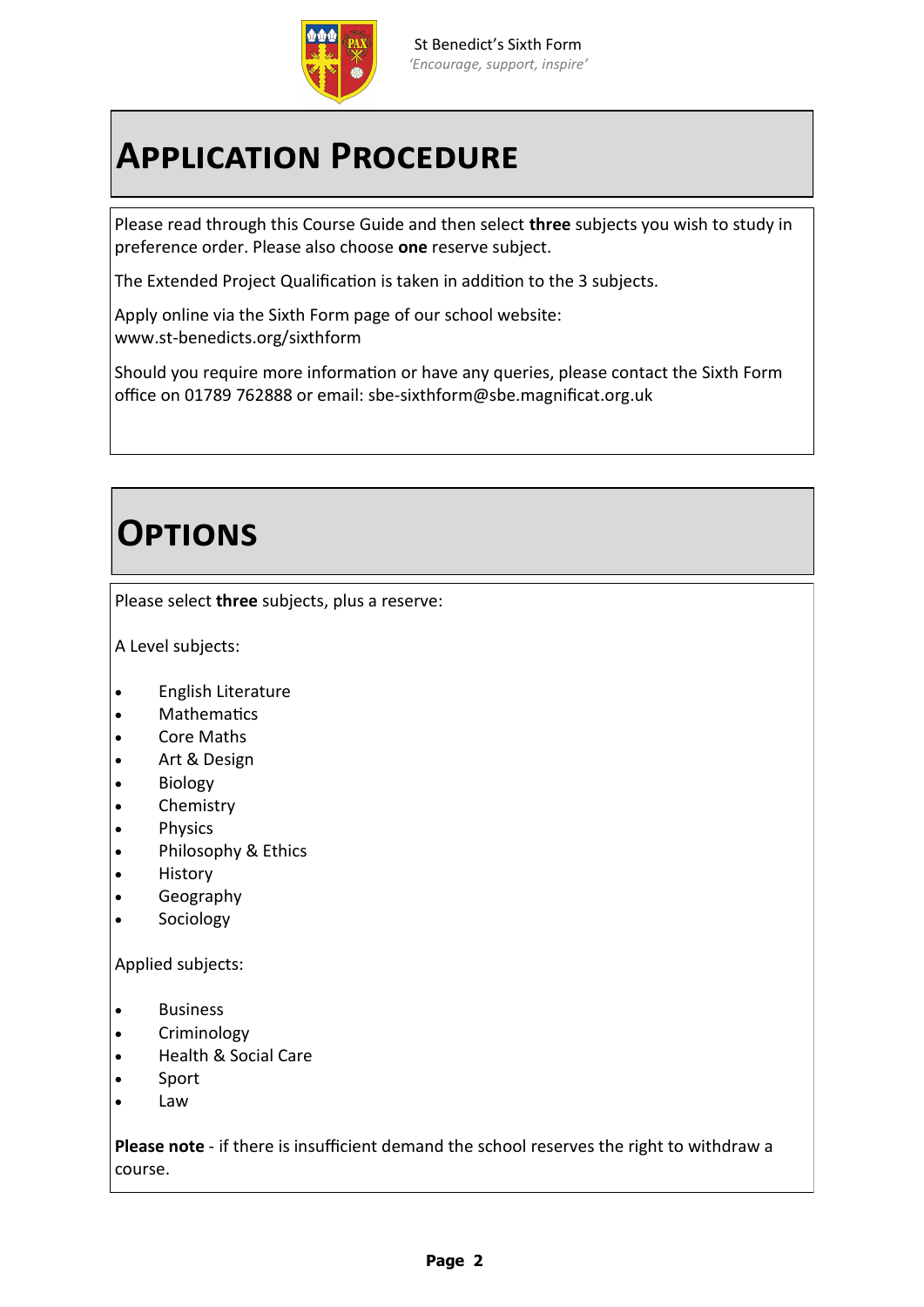

# **Post 16 General Entry Requirements**

- A level programme: A minimum of five 9 -5 GCSE grades
- Mixed programme: A minimum of five 9-4 GCSE grades
- Vocational programme: A minimum of four 9-4 GCSE grades

Please see the individual requirements for each subject:

| Subject:                      | <b>Specific requirements:</b>                                              |
|-------------------------------|----------------------------------------------------------------------------|
| Art & Design                  | Grade 5 in the subject/evidenced aptitude                                  |
| Biology                       | Grade 6/6 in Science GCSEs<br>Grade 5 in English Language & Mathematics    |
| <b>Business</b>               | Grades 9-4 x5                                                              |
| Chemistry                     | Grade 6/6 in Science GCSEs<br>Grade 5 in English Language & Mathematics    |
| <b>AS Core Mathematics</b>    | Grade 5 in Maths/ additional study option with three other L3<br>subjects. |
| Criminology                   | Grades 9-4 x5                                                              |
| English Literature            | Grade 5 in Literature or Language                                          |
| <b>Further Mathematics</b>    | Grade 7 in the subject                                                     |
| Geography                     | Grade 5 in Maths/English or Geography                                      |
| <b>Health and Social Care</b> | Grades 9-4 x5                                                              |
| History                       | Grade 5 in Maths/English or History                                        |
| Law                           | Grades 9-4 x5                                                              |
| <b>Mathematics</b>            | Grade 6 in the subject                                                     |
| Physics                       | Grade 6/6 in Science GCSEs<br>Grade 6 in English Language & Mathematics    |
| Philosophy & Ethics           | Grade 5 in English Language or RE                                          |
| Psychology                    | Grade 6 in Maths/English or Science                                        |
| Sociology                     | Grade 5 in Maths/ English or Science                                       |
| Sport                         | Grades 9-4 x5                                                              |

In cases where a GCSE grade is required in the subject and the student has not previously studied the subject, the decision to admit is at the discretion of the Head of Sixth Form.

- If group sizes are not viable the school reserves the right not to offer the course.
- If certain subjects become oversubscribed, admission will default to rank order of grades at GCSE.

• If you need further information and guidance advice, please contact our MAC Careers Lead at cklatt@magnificat.org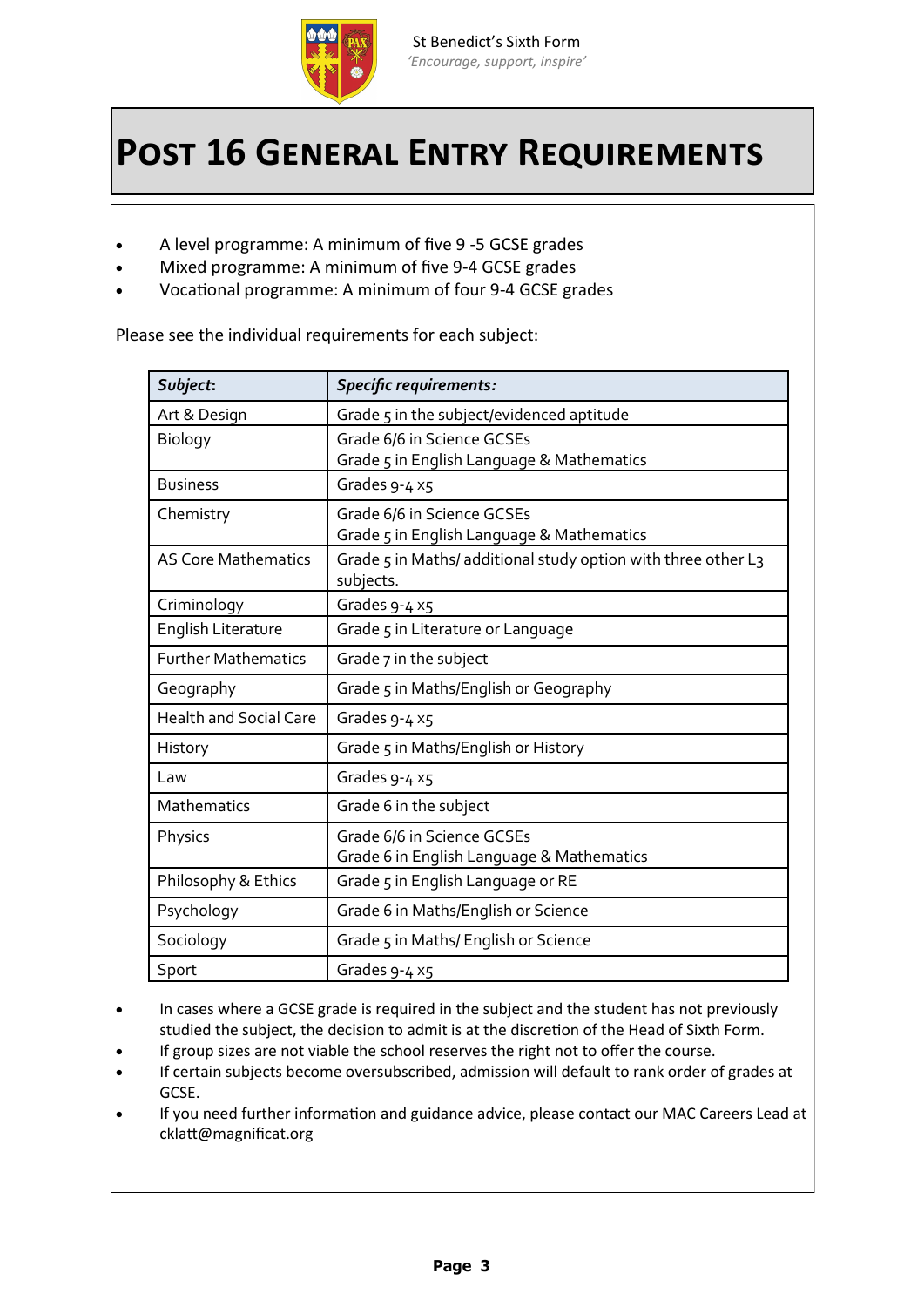

# **English Literature** - A Level (AQA)

#### **What will you do?**

The English Literature course will allow you to explore and study a range of writers from different time periods, cultures and backgrounds. You will study all three genres of novels, poetry and drama considering how these texts were written and received.

#### **How will you do it?**

Throughout the entirety of the English Literature course you will study a total of three units. These comprise two examination units (which make up 80% of your overall English Literature grade) and a non-examination unit (which makes up 20% of your overall English Literature grade.) The course will build upon the skills that you have established at GCSE English Language and Literature but it will afford you the chance to begin to develop your own interpretations of the texts you study.

#### **How will you be assessed?**

#### **Paper 1: 'Love Through the Ages'**

In this unit you will study three texts: one poetry and one prose, of which one must be written pre-1900, and one Shakespeare play. The examination will be worth 40% of your qualification and will include three different sections. The set texts that we have chosen as a department are Shakespeare's 'Othello,' 'The Great Gatsby' by F Scott Fitzgerald and the 'Pre-1900 Poetry Anthology.'

#### **Paper 2: Texts in Shared Contexts**

In this unit we have chosen to focus on the option of: 'Modern Times: Literature from 1945 to the Present Day.' In this unit you will study three different texts: one prose, one poetry and one drama, of which one must be written post-2000. The examination will be worth 40% of your qualification and will include two different sections. The set texts that we have chosen are: 'Top Girls' by Caryl Churchill, 'The Help' by Kathryn Stockett and Seamus Heaney 'New Selected Poems.'

#### **Non-exam assessment: Independent Critical Study: Texts across Time**

In your non-examination assessment you are required to write 2500 word comparative critical study of two texts. The rationale is 'Texts across time' to provide you with a challenging and comprehensive opportunity for independent study. In the unit you must approach your critical study with a focus on exploring one of a range of key themes which could include the struggle for identity, crime and punishment or war and conflict. This is worth 20% of your qualification.

#### **What is your commitment as a learner?**

In order to be successful it is essential that you are willing to read and engage in the process of reading literature. Furthermore, those who engage with different critical interpretations of the set text are likely to achieve higher grades so it is also integral that you are willing and capable to research the set texts and academic writings around these.

#### **Is there anything else you need to know?**

There is an element of independence, particularly in the Independent critical study. This study emphasises the central idea that, within a Literature course, you should have the opportunity to work independently and this unit allows you to explore areas of English Literature that interest you most.

#### **What future opportunities will this subject open for you?**

English Literature is recognised as an academic subject. This course will allow you to develop your ability to communicate effectively, analyse closely and research independently. These are all skills that are greatly desired by both employers and universities. The course will ensure that you are well prepared to study English Literature at degree level and, subsequently, English graduates are qualified to enter a range of careers: teaching, writing, advertising, publishing, journalism and many more. The course is also viewed favourably by many other essay-based degree courses.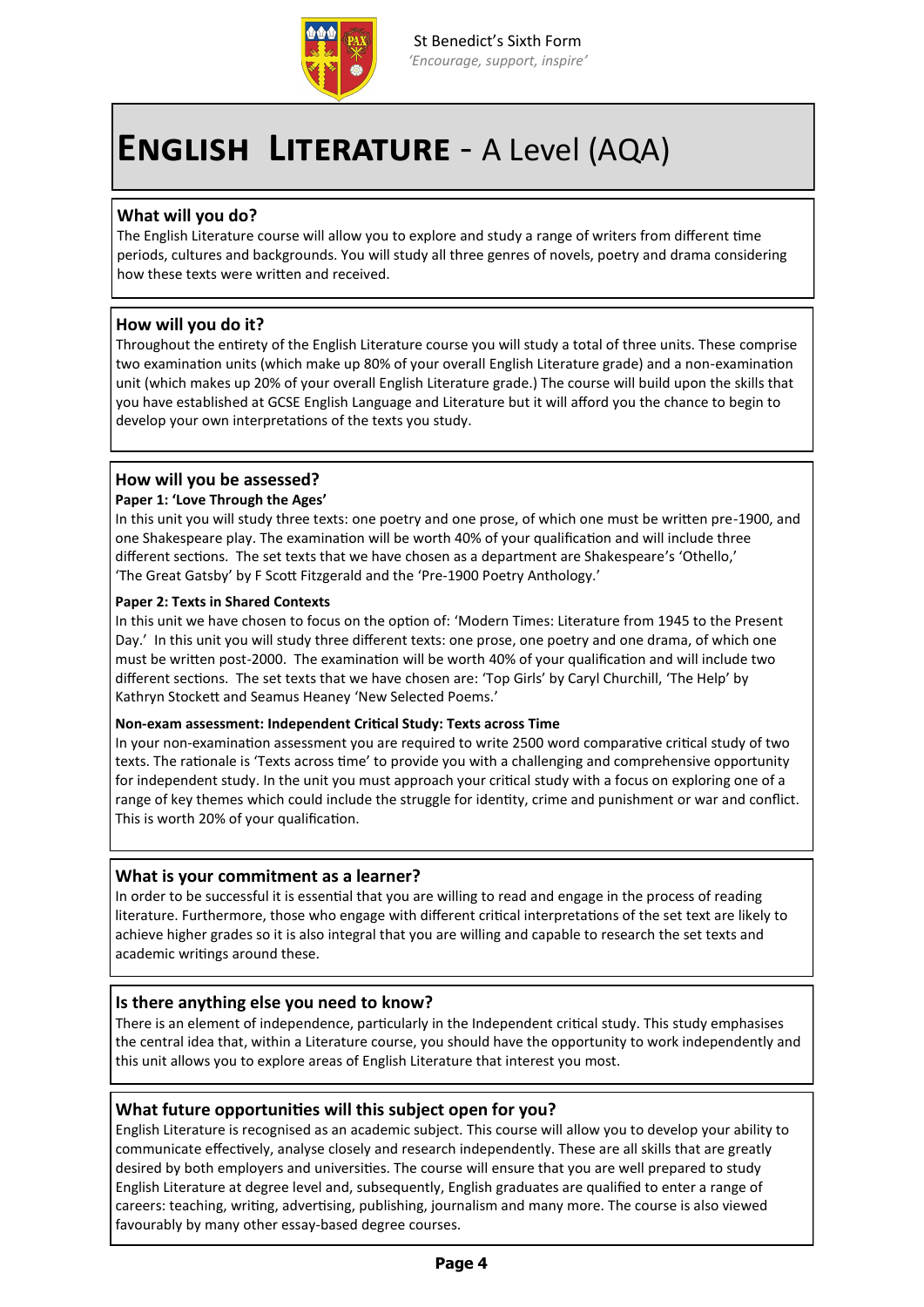

# **Mathematics** - A Level (Edexcel)

#### **What will you do?**

During this course you will learn to extend your knowledge of algebra and geometry from GCSE and explore the ways in which mathematics can be applied in the real world. Areas which you will cover include:

- New topics such as coordinate geometry, series, differentiation and integration, all of which are highly algebraic and are an excellent introduction to maths at a higher level
- Branching further into core maths with topics such as logarithms and exponentials, radian measures and higher-level trigonometry
- More complex pure maths including trigonometric proofs, further differentiation and integration as well as numerical methods for finding solutions
- Further and more complex work on coordinate geometry as well as vectors in 3D. Lots of the maths studied in earlier core modules is linked together here
- Mechanics and Statistics: this applied paper introduces students to mathematical modelling of everyday experiences, like driving a car, throwing a ball up in the air, walking across a bridge and playing snooker. In order to be successful in this area you need to be able to visualise a situation and simplify the forces acting on different parts of it. You will have a better understanding of how the physical world operates and how to use maths to predict what will happen next following this module. Using statistics, you will also get to: interpret measures of central tendency and variation, extending to standard deviation, understand and use simple, discrete probability distributions (calculation of mean and variance of discrete random variables is excluded), including the binomial distribution, as a model, calculating probabilities using the binomial distribution and use the Normal distribution as a model, finding probabilities using the Normal distribution.

#### **How will you do it?**

You will be taught the material in class in a variety of ways and then be expected to practise the skills independently. You will regularly be assessed through topic assessments and end of term assessments, these will be used by your teacher to help support you.

#### **How will you be assessed?**

All of the A Level content will be examined at the end of the course.

Paper 1: Pure Mathematics 1 (2 hours, answer all questions, 100 marks) Paper 2: Pure Mathematics 2 (2 hours, answer all questions, 100 marks)

Paper 3: Statistics and Mechanics (2 hours, answer all questions, 100 marks)

#### **What is your commitment as a learner?**

It will be a challenge. You will need to accept that you are going to get things wrong. You will need to go and ask for help. This will probably be a new feeling after having understood everything at GCSE. There will be times when you might sit for ages trying to fathom the seemingly unfathomable. Then it clicks, you see your way through; a wonderful feeling.

You must be committed to attend all lessons, work independently as well as part of a group. There will be about 2 hours of homework each week and you will also be expected to read around the topics and familiarise yourself with any presumed knowledge.

#### **Is there anything else you need to know?**

Maths is a cumulative subject; it builds upon itself. Maths may come easy to you but the good grades come from constant practice, reinforcement and trying the past paper questions. But it's a lovely feeling knowing there is nothing they can ask you that you don't know how to do.

You will be expected to be fully equipped with the standard mathematical instruments and you will have to purchase a graphical calculator (approx. £75).

#### **What future opportunities will this subject open for you?**

Maths has wide applications in industry, business, finance, social sciences, science, technology and many other areas. Maths qualifications can help you towards a large range of future careers. It is also a useful support for many university courses that increasingly can involve statistics modules.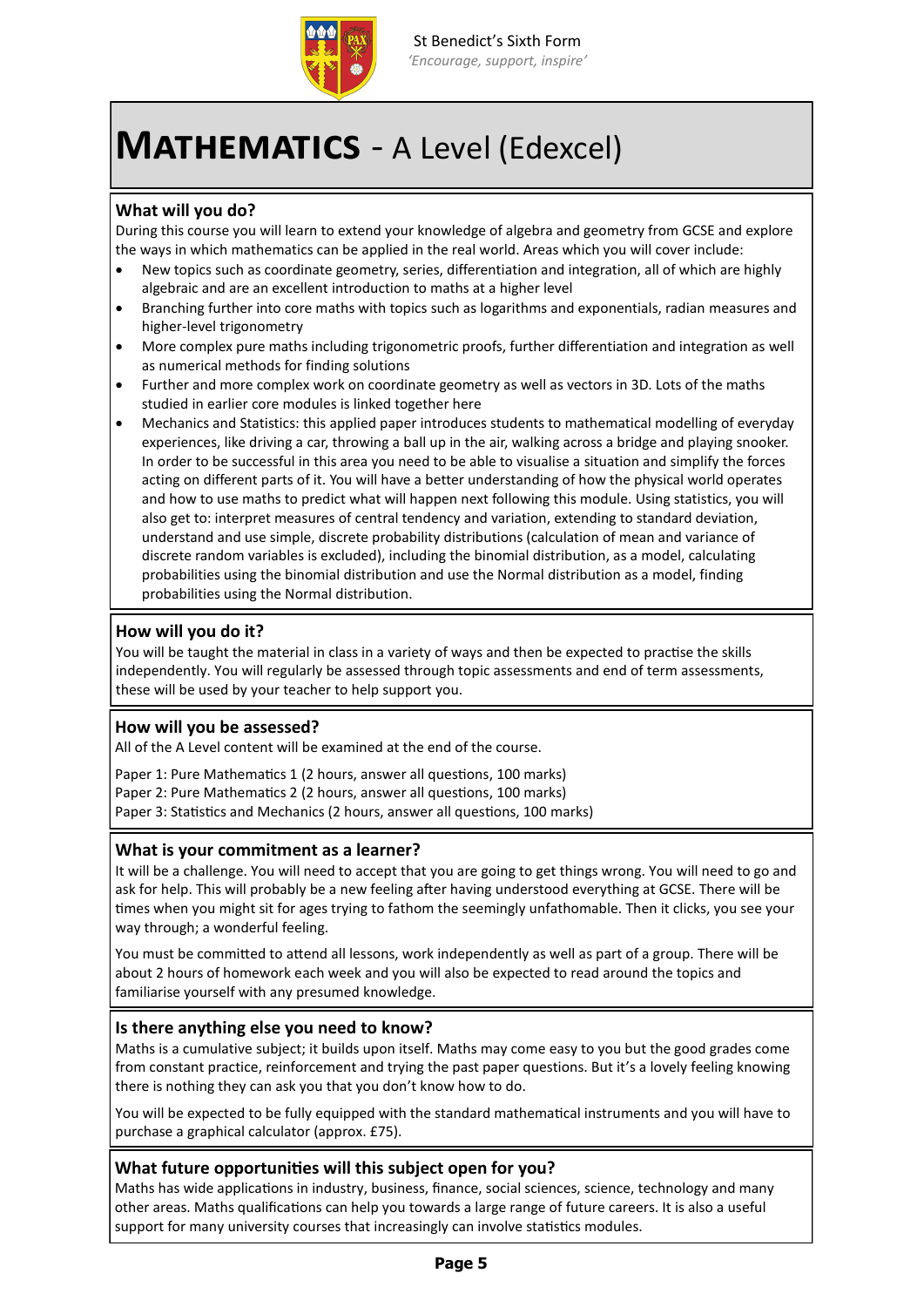

# **CORE MATHEMATICS** - Level 3 (Edexcel)

#### **What will you do?**

The Core Maths qualification takes some concepts from GCSE Mathematics, like sequences, probability and statistics. It extends your understanding and supports the Mathematical content of other subjects.

Applications of Statistics – content includes:

Spearman's Rank, Linear Regression, Product Moment Correlation, Variance and Standard Deviation

Probability – content includes:

Using Venn diagrams and set notation, Conditional probability, risk

Linear Programming – content includes:

Graphical solutions

Sequences and Growth – content includes:

Graphing exponential and reciprocal functions, Gradients of curves (not differentiation), Quadratic and Fibonacci sequences, APs and GPs (terms and sums)

#### **How will you do it?**

You will be taught the material in class in a variety of ways and then be expected to practise the skills independently. You will regularly be assessed through topic assessments and end of term assessments.

#### **How will you be assessed?**

All of the content will be examined at the end of the course. Paper 1: Comprehension (1h 40 m ins, 40% of total) Paper 2: Applications (1h 40mins, 60% of total)

#### **What is your commitment as a learner?**

As well as working in lessons there will be an expectation of completing homework, whilst there is no formal algebra or calculus in the course, some aspects are likely to prove challenging. You must be prepared to get things wrong, and willing to seek help in order to put them right. You must be committed to attend all lessons, work independently as well as part of a group. There will be about 2 hours of homework each week and you will also be expected to read around the topics and familiarise yourself with any presumed knowledge.

#### **Is there anything else you need to know?**

The Level 3 Core Maths qualification is aimed at those students who achieved a grade 4 or above in their GCSE Maths qualification. The course carries the same UCAS tariff as an AS-Level and Grades A -E can be awarded.

You will be expected to be fully equipped with the standard mathematical instruments and you will have to purchase a graphical calculator (approx. £85). This calculator can be used in both of the exams at the end of the course.

#### **What future opportunities will this subject open for you?**

This Maths qualification will support the use of Mathematics in a range of A-Levels and Undergraduate courses. Degrees such as Biology, Geography and Business Studies all expect a high level of mathematical competency that can be supported by studying Core Maths.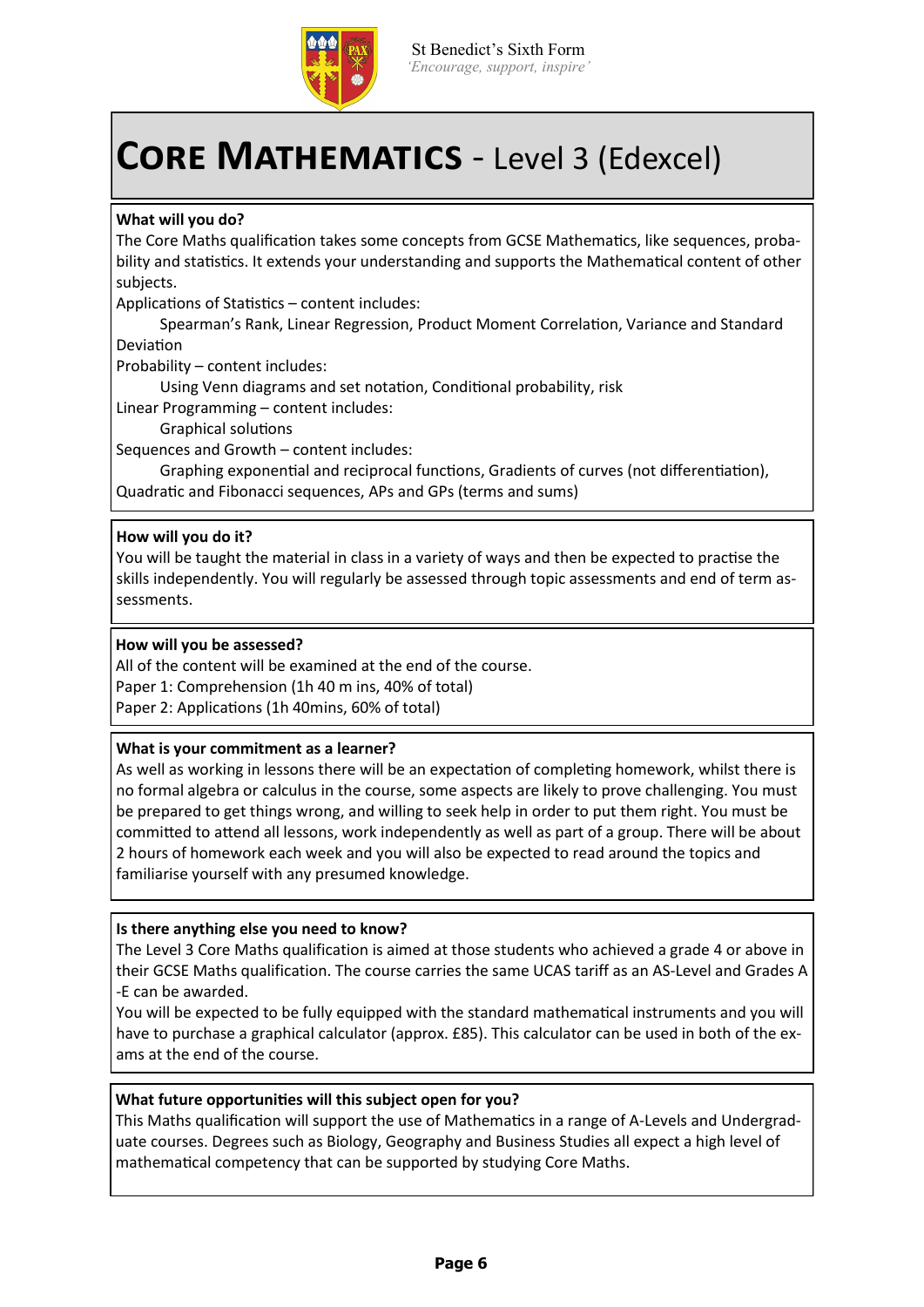

# **ART AND DESIGN** - A Level (AQA)

#### **What will you do?**

The course encompasses a variety of different material areas of which there are six;

- **1.** Art, craft and design
- **2.** Fine art
- **3.** Graphic communication
- **4.** Textile design
- **5.** Three-dimensional design
- **6.** Photography

The decision on the direction of the course will be determined on the skill set and desire of those deciding to study Art and Design. Whatever the decision the teaching of the course does not change. The course is divided into two components; component 1 personal investigation which is a practical investigation supported by written material being informed by an aspect of contemporary or past practise of artists, photographers, designers or craftspeople. Component 2 externally set assignment consisting of a preparatory period from 1 February followed by a 15 hour supervised time with a finished outcome related to the outcomes of the preparatory work.

#### **How will you be assessed?**

Component 1: Personal investigation

- No time limit
- 96 marks
- 60% of A-level

Non-exam assessment (NEA) are set and marked by the school and moderated by AQA during a visit to the school.

Practical investigation supported by written material of between 1000 and 3000 words.

#### Component 2: Externally set assignment

- Preparatory period + 15 hours supervised time
- 96 marks
- 40% of A-level

Non–exam assessment (NEA) set by AQA< marked by the school and moderated by AQA during a visit to the school.

In the 15 hours a finished outcome must be produced or a series of related finished outcomes, informed by the preparatory work.

#### **What is your commitment as a learner?**

Students require the inspiration and motivation to drive their work forward in their own independent style with the support of the class teacher. Work for component one will be explored and developed during lesson time and extended during home learning.

#### **Is there anything else you need to know?**

The decision on the direction of the course will be determined on the skill set and desire of the students taking the subject. As the course is a science, there is a requirement to write essays.

#### **What future opportunities will this subject open for you?**

Carrying on to University to study at degree level otherwise an apprenticeship with the broad career prospect of interior designer, art director, fashion designer, product development, user experience designer, graphic designer, multimedia artists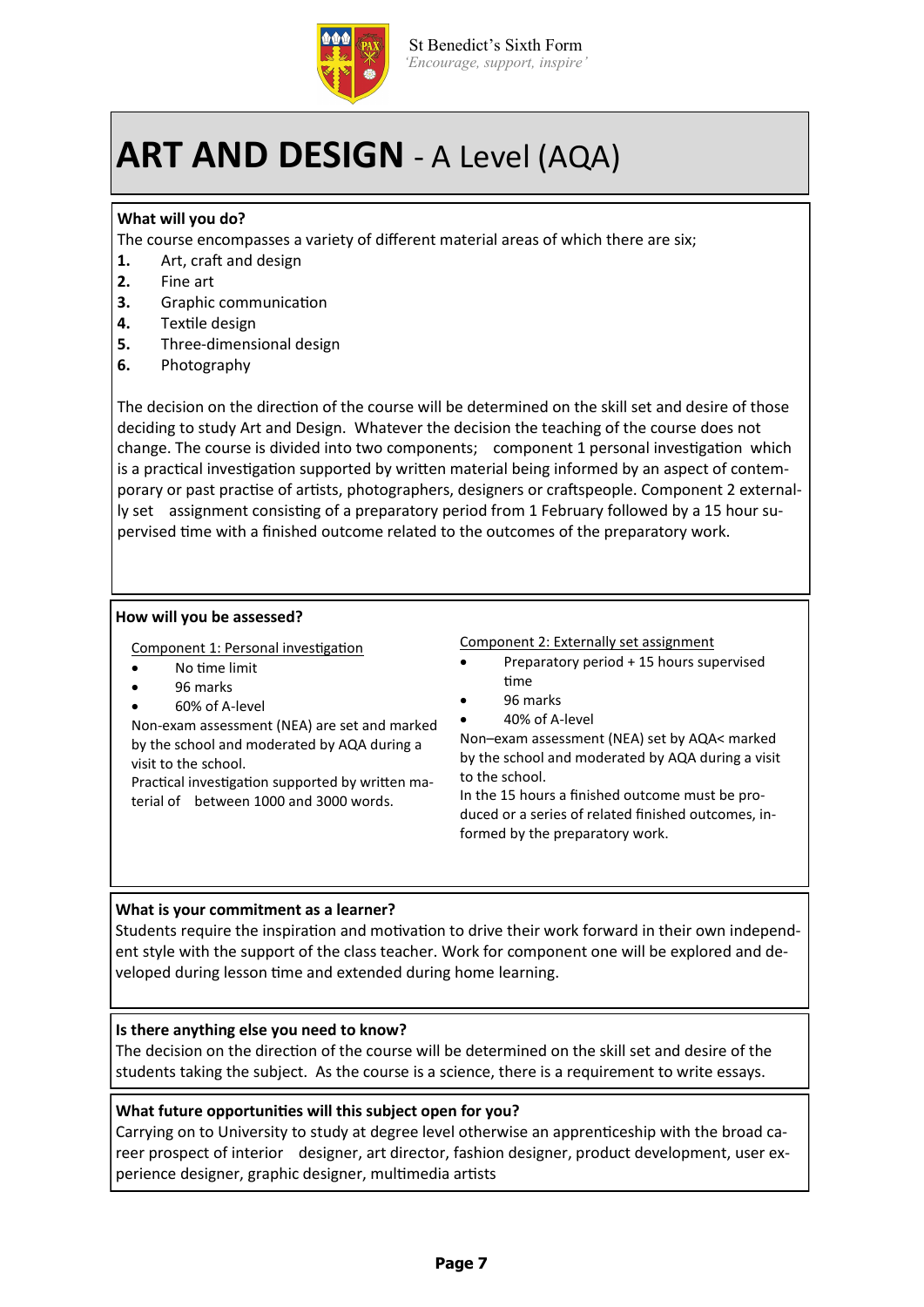

# **Biology** - A Level (AQA)

#### **What will you do?**

Whether you want a career in medicine or industry, biology is a solid platform upon which careers are built.

Biology involves the study of a wide range of exciting topics, ranging from molecular biology to the study of ecosystems and from microorganisms to mammoths. In two years you will get a real in-depth knowledge of this fascinating subject, preparing you for higher education or giving you the credentials to enhance your career options straight away.

#### **How will you do it?**

You will be covering a range of topics including the roles of enzymes, transport of substances in and out of cells, the digestive system and diseases caused by microorganisms.

You will also find out about the variety of living organisms and how variation is influenced by environmental and genetic factors.

You will have the chance to learn investigative and experimental skills in a variety of practical lessons.

#### **How will you be assessed?**

At the end of Year 13 you will have 3 examinations, which together are worth 100% of your A Level. Practical based questions will form 15% of this assessment.

#### **What is your commitment as a learner?**

Students studying Biology should be well-organised and conscientious. Their interest in the field of science and Biology should extend out of the classroom and laboratory. They should also be prepared to read around the subject and take an interest in current research that is published in scientific journals.

#### **Is there anything else you need to know?**

Students should also achieve a grade 6 minimum in the GCSE Biology exam or grade 6 minimum in the GCSE trilogy exam.

#### **What future opportunities will this subject open for you?**

Biology is one of the most popular A Level subjects in the country, attracting students studying a wide range of other subjects. Many of these students enjoy the subject so much they eventually choose a biology-related degree course. Others go on to careers in law, computing, accounting or teaching.

So, whatever field you eventually work in, you will find Biology a very rewarding and challenging course which will develop many of the skills essential for a successful career.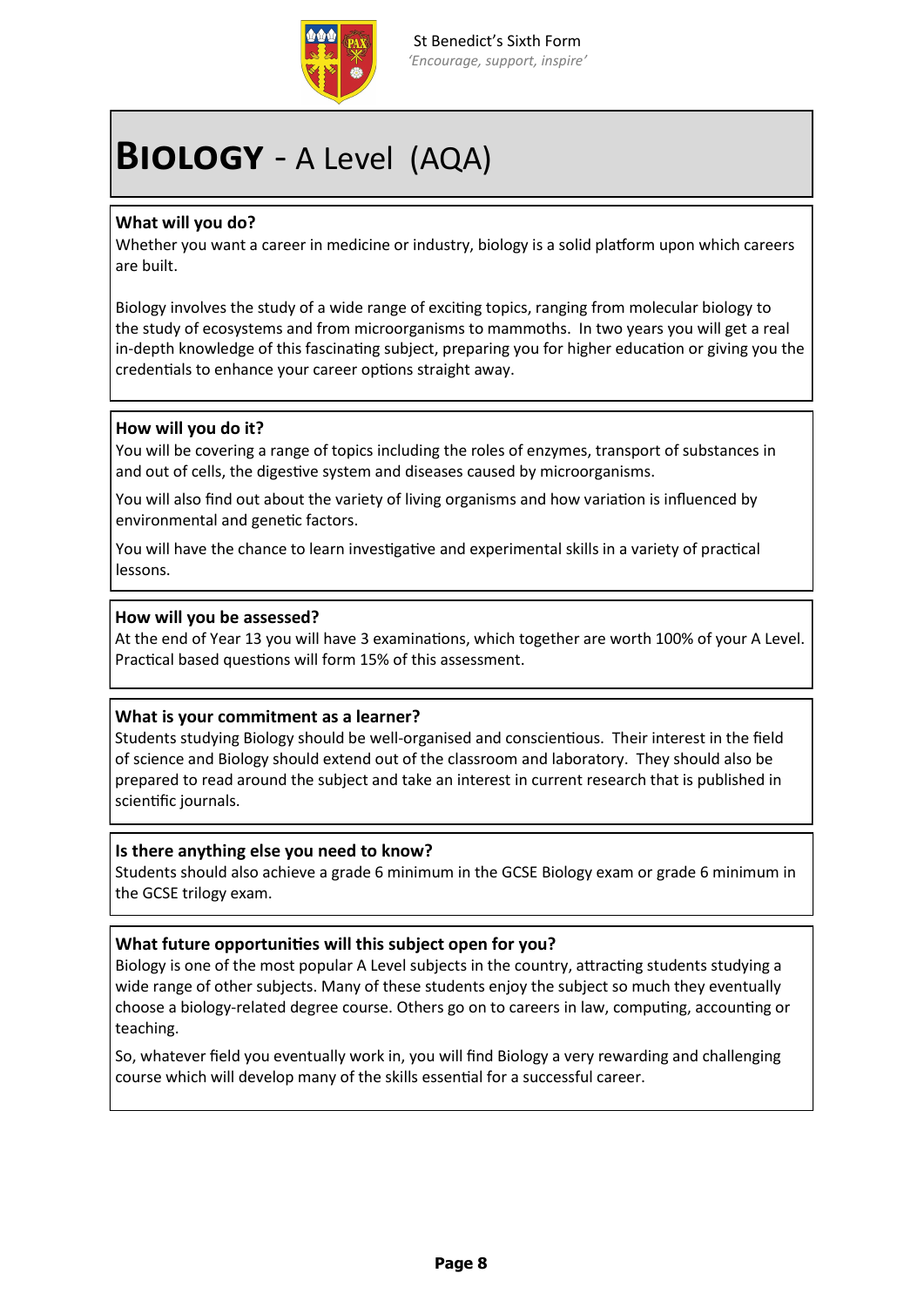

# **Chemistry** - A Level (AQA)

#### **What will you do?**

If you enjoyed Chemistry at GCSE, you will love this course. In two years, that will fly by, you will get a real in-depth knowledge of this fascinating subject, preparing you for higher education or giving you the credentials to enhance your career options straight away.

Chemists have greatly improved the quality of life for the majority of people. You will also find out how chemists are innovators, designing solutions to the problems that affect modern life.

Students with a wide range of interests enjoy the Chemistry course and move on to careers in both medicine and industry.

#### **How will you do it?**

You will be covering a range of topics including atomic structure, amount of substance, bonding, energetics, kinetics, chemical equilibria, Le Chatelier's principle, periodicity, the halogens, the alkaline earth materials, NMR spectroscopy, organic synthesis, proteins and DNA, isomerism and chromatography.

You will have the chance to learn investigative and experimental skills in a variety of practical lessons.

#### **How will you be assessed?**

At the end of Year 13 you will have three examinations, which together are worth 100% of your A Level. Practical based questions will form 15% of this assessment.

#### **What is your commitment as a learner?**

Students studying Chemistry should be well-organised and conscientious. Their interest in chemistry should extend out of the classroom and laboratory. They should also be prepared to read around the subject and take an interest in current research that is published in scientific journals.

#### **Is there anything else you need to know?**

You should achieve at least a grade 6 on the GCSE Chemistry paper or a grade 6 on the trilogy paper. There may be some scope to accept individuals who achieve a grade 5 on the higher paper.

#### **What future opportunities will this subject open for you?**

Chemistry is a great choice of subject for people who want a career in health and clinical professions. These include medicine, nursing, biochemistry, dentistry or forensic science. It will also equip you for a career in industry, for example in the petrochemical, pharmaceutical, finance and law sectors. Students who take Chemistry often also study from a wide range of subjects; these can include psychology, sociology, biology, physics, mathematics, applied science, health and social care, and critical thinking.

There are not many subject combinations that you would not be able to fit Chemistry into!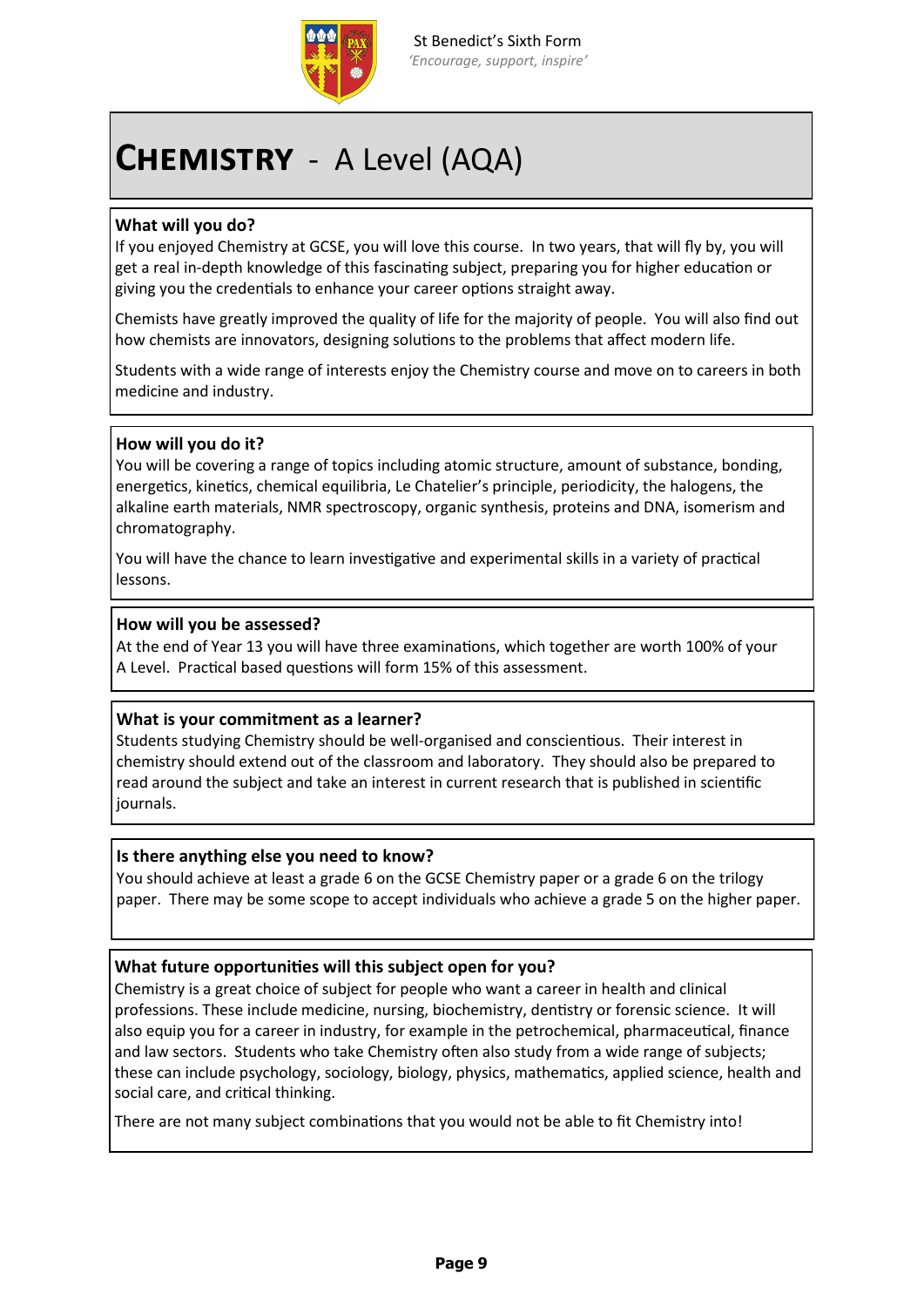

St Benedict's Sixth Form *'Encourage, support, inspire'*

### **Physics** - A Level (AQA)

#### **What will you do?**

If you gained an interest for physics from the GCSE course, then A level physics is the course for you. In just 2 years you will continue to enhance this interest, gaining an in depth knowledge of this fascinating subject. This can then be the stepping stone to enhance your career opportunities by being able to go onto further education or by opening a career pathway straight into the field. Physics is such an important subject that has been the heart of developing many of the things we use in everyday life, we would welcome more people to study this exciting A level.

#### **How will you do it?**

You will cover a variety of topics previously seen as GCSE, such as electricity, nuclear physics and waves, but studying them at a more complex and detailed level. As well as these topics you will have the opportunity to explore new and exciting extremely relevant topics such as medical physics, astrophysics, electronics and engineering physics. All topics which can open doors to a future career path.

You will have the chance to learn investigative and experimental skills in a variety of practical skills.

#### **How will you be assessed?**

At the end of year 13 you will have 3 examinations, which together are worth 100% of your final grade. Practical based questions will form 15% of this assessment.

#### **What is your commitment as a learner?**

Students studying physics should be well-organised and conscientious. Their interest in physics should extend beyond the classroom and laboratory. They should be prepared to read around the subject and take an interest in current research that is published in scientific journals.

#### **Is there anything else you need to know?**

You will need a minimum of Grade 6,6 in Combined Science GCSE or if you have studied the Sciences separately, Grade 6 in Physics.

#### **What future opportunities will this subject open for you?**

The overall job prospect for people studying physics has always been good. It is such a sort after subject by many employers but a subject not taken by many. Hence, the demand for individuals with a physics background is high. You'll find physicists everywhere, in

industry, [transport,](https://successatschool.org/careerzonesummary/31/Transport-Logistics) [government,](https://successatschool.org/careerzonesummary/36/Public-Sector-Government) universities, the [armed forces,](https://successatschool.org/advicedetails/603/Army-jobs:-It%E2%80%99s-not-just-about-being-a-soldier) the secret service, games companies, [research](https://successatschool.org/careerzonesummary/34/Science-Research) labs and more.

Physics is especially helpful for jobs that involve building things and developing new technologies, including: engineering (flight, buildings, space, you name it…), astronomy, robotics, renewable energies, computer science, communications, space exploration, science writing, sports and games technology and research.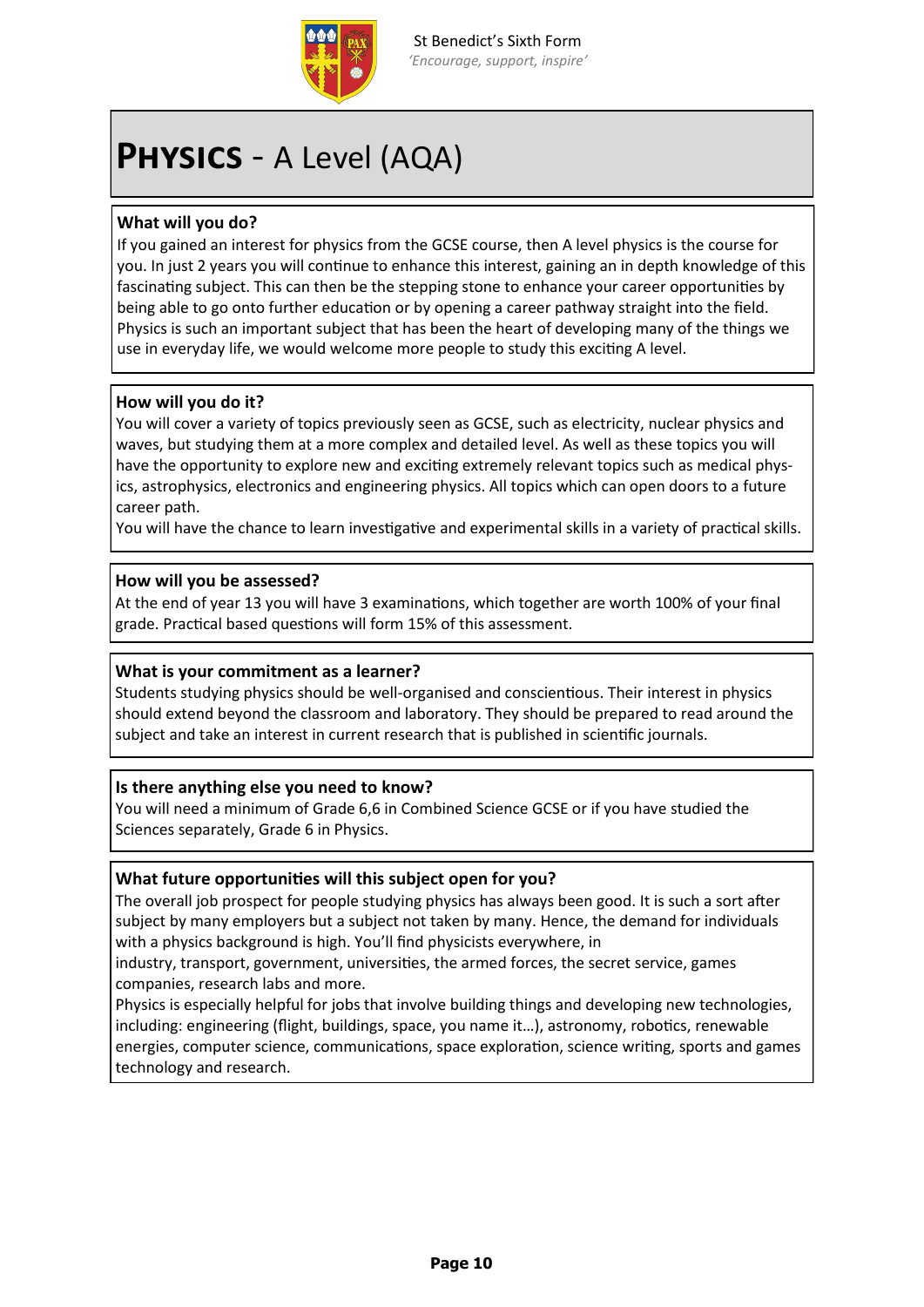

### **Philosophy & Ethics** - A Level (Eduqas)

#### **What will you do?**

The course is designed to enable the student to engage with some key religious issues through ultimate questions and by the very nature of the subject there are opportunities for students to develop their understanding of spiritual, cultural, moral and social issues while making connections between their studies and the wider aspects of human experience.

This is a real opportunity to explore some of the 'big' questions and broaden your world view!

#### **How will you do it?**

The aim of Religious Studies at A Level is to enable students to:

- Develop an interest in and enthusiasm for a rigorous study of religion, philosophical enquiry and ethical issues
- Develop knowledge and understanding appropriate to a specialist study of religion, philosophy and ethics
- Use an enquiring, critical and empathetic approach to the study of religion, philosophy and ethics

#### **How will you be assessed?**

- There will be three component examinations at the end of Year 13
- Each component examination is 2 hours

#### **What is your commitment as a learner?**

In Year 12 and 13 all students must complete the following three key areas of study:

- Philosophy of religion
- **Christianity**
- Ethics theory and the applied ethics

#### **Is there anything else you need to know?**

Provisional course entry requirements:

As this is an essay based course, you will be required to have a grade 6 in RE and English Language.

#### **What future opportunities will this subject open for you?**

Students can gain entry to university for many courses as PRE is highly rated due to the breadth of skills students develop. PRE complements so many other A Level combinations.

Ultimately students can enter a variety of careers including journalism, banking, teaching, law, the civil service, business, social work and the police, to name but a few!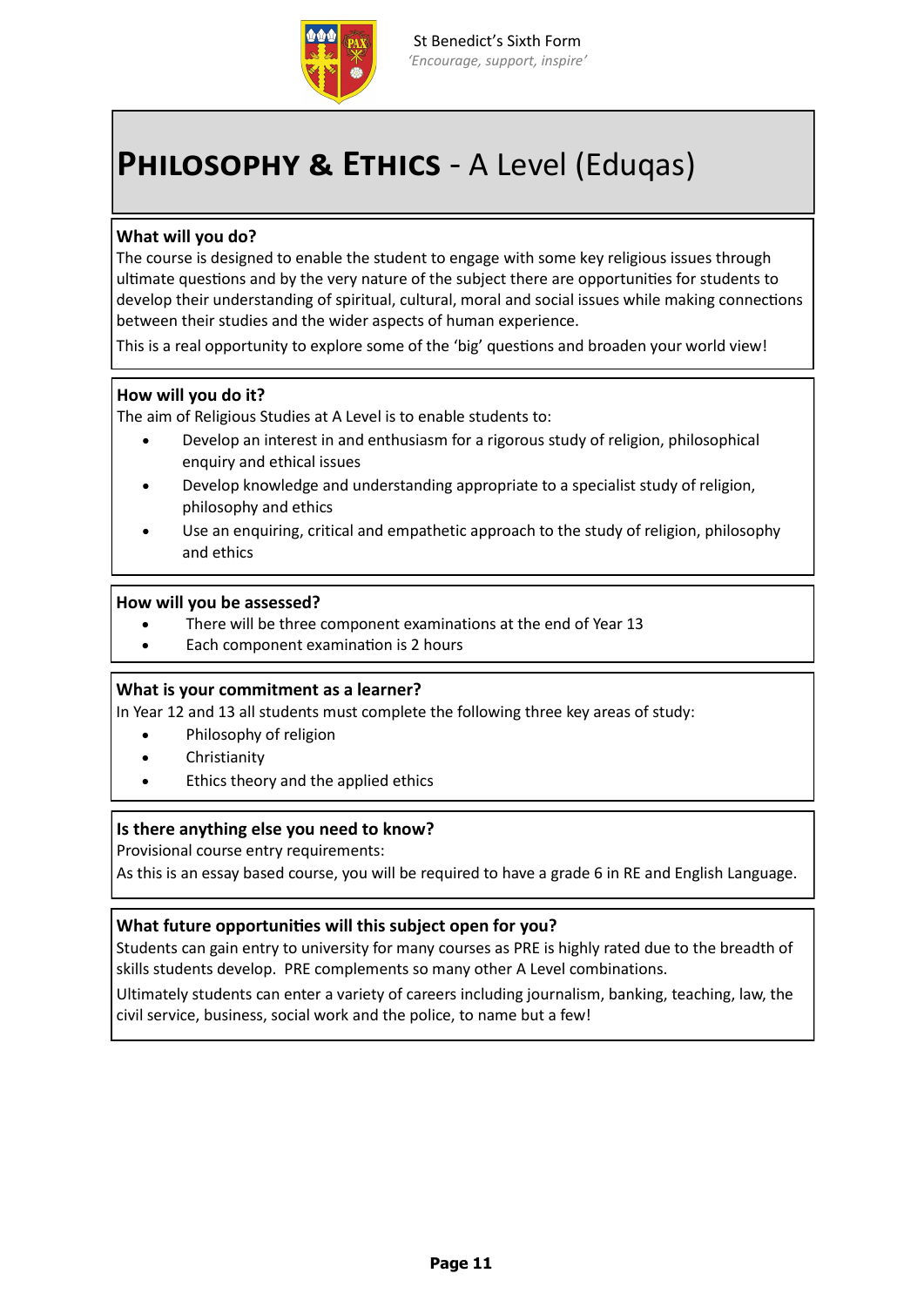

# **History -** A Level (Edexcel)

#### **What will you do?**

A Level History at St Benedict's is a modern history course which focusses on the search for rights and freedoms in the twentieth century and a British history element examining poverty, public health and the state in Britain.

Route F: Searching for rights and freedoms in the twentieth century Paper 1: In search of the American Dream: the USA, c1917–96 Paper 2: South Africa, 1948– 94: from apartheid state to 'rainbow nation' Paper 3: Poverty, public health and the state in Britain, c1780–1939

Coursework: Individual choice from a given question bank

#### **How will you do it?**

The Edexcel History course helps to develop skills of critical analysis, questioning and analysis of interpretations and will therefore be delivered through varied lesson activities and independent learning. As well as varied lessons, students will be expected to work independently, collaboratively in groups, give presentations and develop and lead seminars in order to prepare you for the next stage in your education or career.

#### **How will you be assessed?**

External Examination: Paper 1: Breadth study with interpretations [2 hours 15 minutes] - 30% Paper 2: Depth study [1 hour 30 minutes] - 20% Paper 3: Themes in breadth with aspects in depth [2 hours 15 minutes] - 30% Internal Assessment: Coursework - 20%

#### **What is your commitment as a learner?**

A key component to developing the skills of a historian is the ability to research, work independently and maintain your own personal interest in the topics studied with extensive reading. Students will need to keep abreast of political situations and historical thinking by reading relevant magazines, periodicals and newspaper articles. Understanding of the topics should be supported through film, the media and historical visits.

#### **Is there anything else you need to know?**

As the History A Level is an essay-based subject, you will need a Grade 6 in History GCSE.

#### **What future opportunities will this subject open for you?**

A History qualification opens doors to a range of opportunities. History is very practical because it involves: learning about people; learning about countries, societies and cultures; learning to locate facts and create interpretations and present information in a way that makes sense to others. History develops a wide range of skills which are particularly useful in courses and careers in areas such as history, psychology, law, sociology, English, journalism, politics, international relations and many more.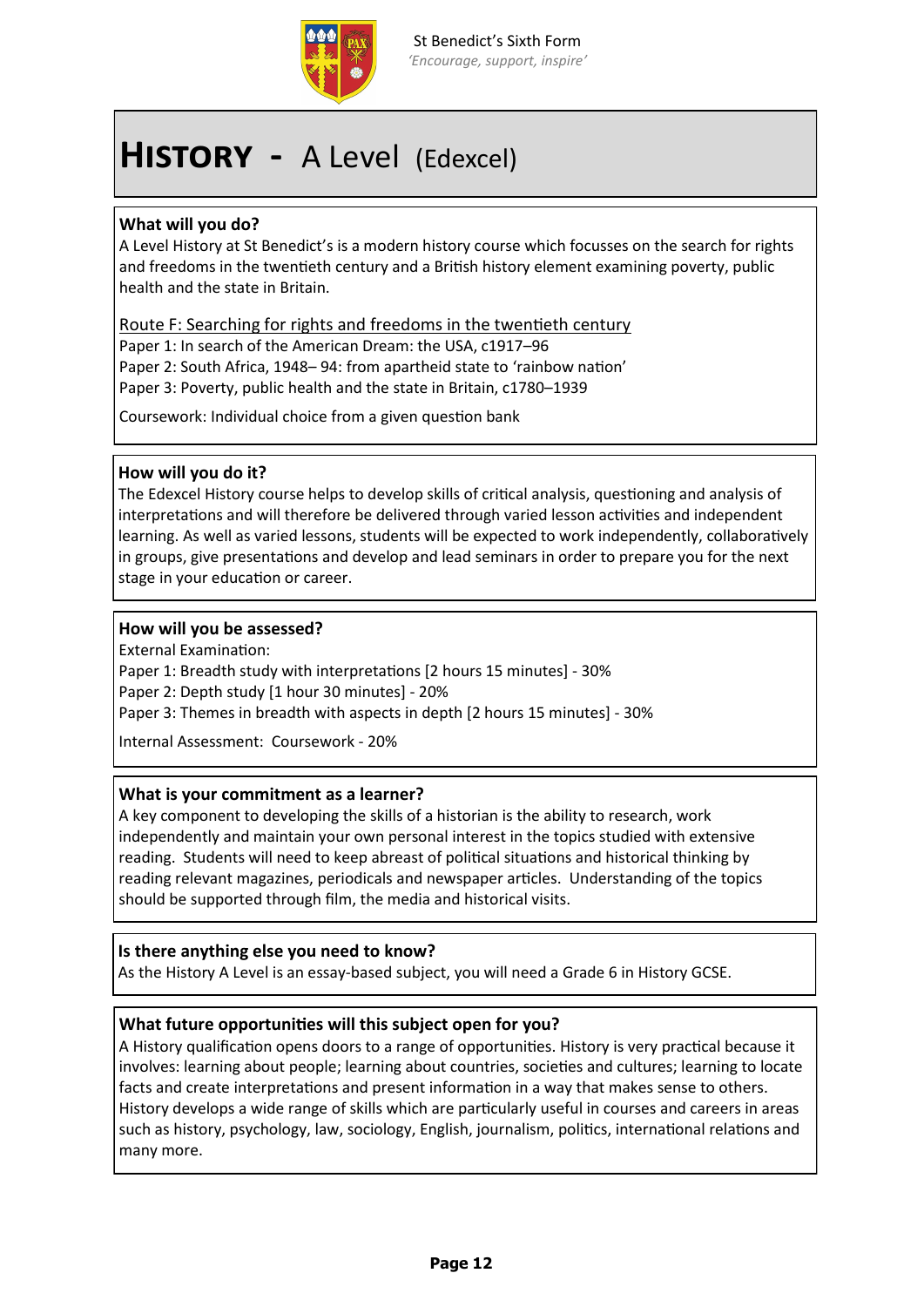

# **Geography** - A Level (AQA)

#### **What will you do?**

Geography teaches students about our contemporary world. It occupies a pivotal position in the understanding and interpretation of social, economic, political and environmental conditions and change. This A Level Geography course aims to develop your sense of awe and wonder for physical and human environments. It will challenge your perceptions of places and it will enable you to become more internationally aware. You will examine key global issues whilst developing your investigative and analytical skills.

The course comprises of 3 parts:

#### **Component 1: Physical Geography**

Section A: Water and carbon cycles

Section B: either Hot desert systems and landscapes or Coastal systems and landscapes or Glacial systems and landscapes

Section C: either Hazards or Ecosystems under stress

**Component 2: Human Geography**

Section A: Global systems and global governance

Section B: Changing places

Section C: either Contemporary urban environments or Population and the environment or Resource security **Component 3: Geography fieldwork investigation**

Students complete an individual investigation which must include data collected in the field. The individual investigation must be based on a question or issue defined and developed by the student, leading to one written report.

#### **How will you do it?**

During the course students will be involved in individual and group work, experiencing both traditional teaching and opportunities for research. Students will be expected to undertake 4 days of fieldwork during their A Level course. The fieldwork report (3,000 – 4,000 words) is internally assessed and externally moderated and is worth 20% of the qualification.

#### **How will you be assessed?**

Assessment involves exam papers which are externally marked and a fieldwork report which is marked internally and moderated externally by AQA. The organisation of this assessment is shown in the table below:

|                                                    | Assessment                                                                                                                            |
|----------------------------------------------------|---------------------------------------------------------------------------------------------------------------------------------------|
| Component 1<br>- Physical Geography                | Written exam: 2 hours 30 minutes - 120 marks<br>Question types: short answer, levels of response and extended prose<br>40% of A Level |
| Component 2<br>- Human Geography                   | Written exam: 2 hours 30 minutes - 120 marks<br>Question types: short answer, levels of response and extended prose<br>40% of A Level |
| Component 3<br>- Geography fieldwork investigation | 3,000-4,000 words - 60 marks<br>20% of A Level marked by teachers, moderated by AQA                                                   |

#### **What is your commitment as a learner?**

A keen interest in current affairs and global issues is required. Post – 16 geographers should have a degree of personal commitment to try to resolve these issues, appreciating our shared responsibility as a citizen of an increasingly interconnected world.

#### **Is there anything else you need to know?**

As this A Level is an essay-based subject, you will need a Grade 6 in Geography GCSE.

#### **What future opportunities will this subject open for you?**

Geography is a broad academic subject which is very respected by employers and provides you with transferable skills for life. Students can continue to study Geography or a related subject at university.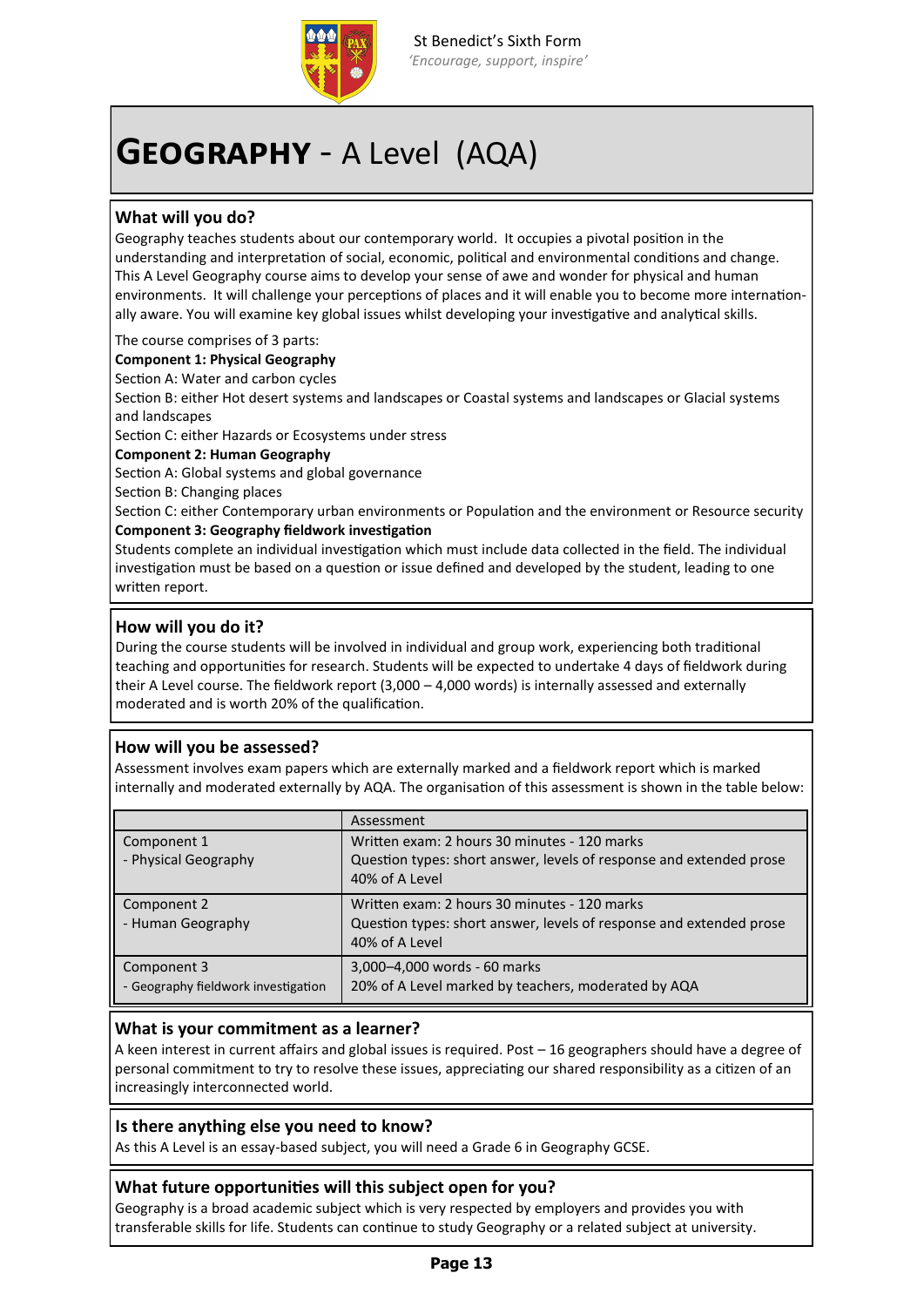

# **Psychology** - A Level (AQA)

#### **What will you do?**

During the course students will study psychological theories and develop an understanding of the core areas of Cognitive, Social, Developmental and Physiological Psychology. The course will offer the opportunity to develop essay writing and design and conduct experiments. The following areas will be studied:

Paper 1: Introduction to topics in Psychology

- Social influence
- Memory
- Attachment
- Psychopathology
- Paper 2: Psychology in context
	- Approaches in Psychology
		- Biopsychology
		- Research methods
- Paper 3: Issues and options in Psychology
	- Forensic Psychology
	- Schizophrenia
	- Gender
	- Issues and debates (compulsory).

#### **How will you be assessed?**

Paper 1 Introductory Topics in Psychology **Assessed** - written exam: 2 hours

- 96 marks in total 33.3% of A Level
- Paper 2 Psychology in Context

**Assessed** - written exam: 2 hours

96 marks in total

33.3% of A Level

Paper 3 Issues and Options in Psychology

**Assessed** - written exam: 2 hours 96 marks in total

33.3% of A Level

**What is your commitment as a learner?**

Students need to show commitment to their learning as well as be conscientious, well-organised and be prepared to read around the subject in their own time. As learners, students must be prepared to study a wide range of psychological research and be committed to learning the studies for use in exams.

#### **Is there anything else you need to know?**

As the course is a science, there is a requirement to write essays. Students require Grade 6 in Psychology, or if not studied, Grade 5 in two Sciences and Grade 4 in English Language.

#### **What future opportunities will this subject open for you?**

These qualifications offer an engaging and effective introduction to Psychology. Students will learn the fundamentals of the subject and develop skills valued by Higher Education and employers, including critical analysis, independent thinking and research.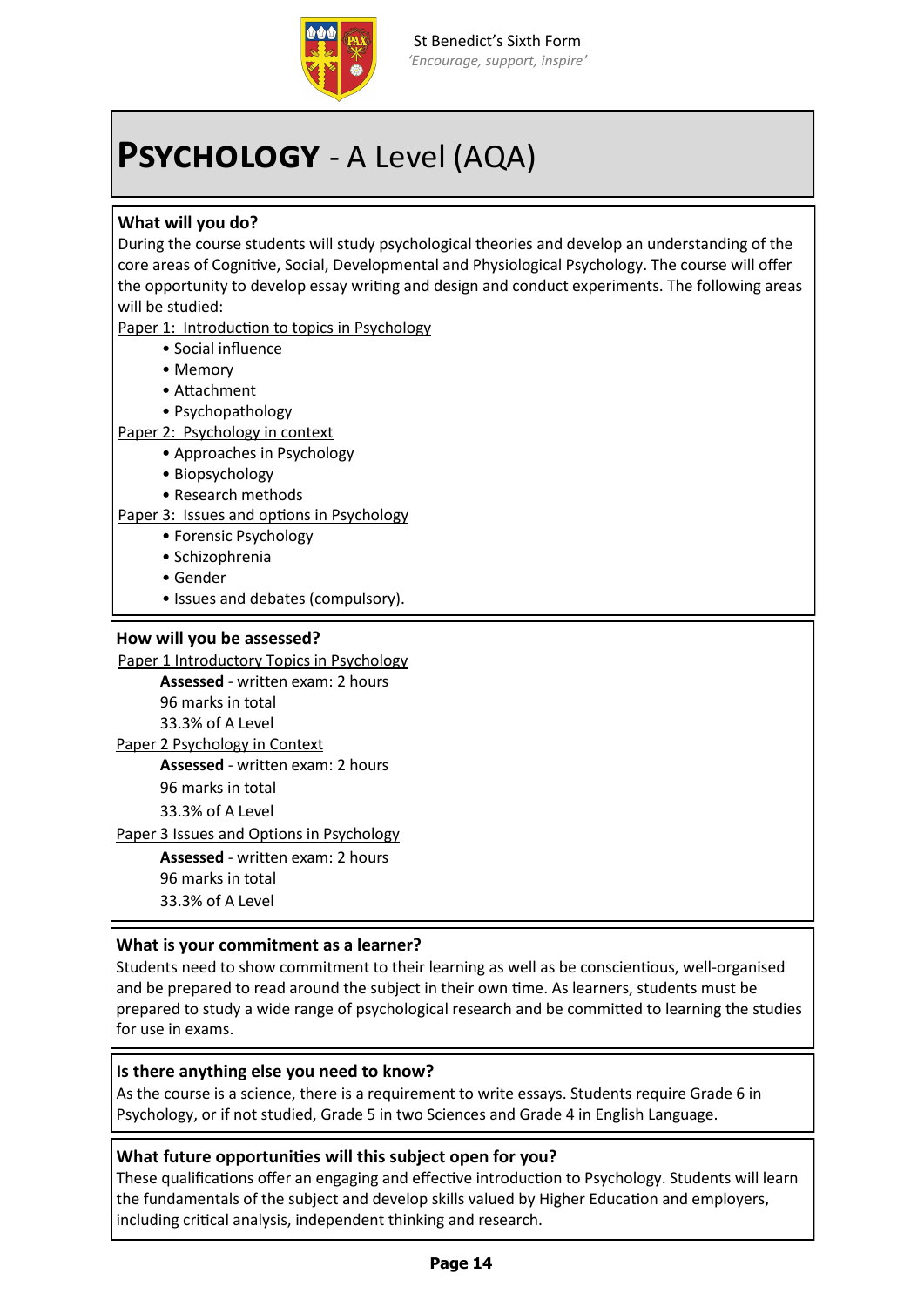

# **Sociology -** A Level (AQA)

#### **What will you do?**

This specification consists of four main topics:

1. Education with Theory and Methods:

a. you will study differential educational achievement of social groups by social class, gender and ethnicity in contemporary society.

b. You will assess the significance of educational policies, including policies of selection,

marketisation and privatisation, and policies to achieve greater equality of opportunity or outcome. c. You will explore the theoretical, practical and ethical considerations influencing choice of topic, choice of method(s) and the conduct of research.

d. You will debate the nature of science and the extent to which Sociology can be regarded as scientific.

2. Families and Households:

a. you will study changing patterns of marriage, cohabitation, separation, divorce, childbearing and the life course, including the sociology of personal life, and the diversity of contemporary family and household structures.

b. You will debate gender roles, domestic labour and power relationships within the family in contemporary society.

3. The Media:

a. you will explore the media, globalisation and popular culture.

b. You will research media representations of age, social class, ethnicity, gender, sexuality and disability.

#### 4. Crime and Deviance with Theory and Methods:

a. you will study the social distribution of crime and deviance by ethnicity, gender and social class, including recent patterns and trends in crime.

b. You will explore crime control, surveillance, prevention and punishment, victims, and the role of the criminal justice system and other agencies.

#### **How will you do it?**

As well as ongoing formal half term assessments, you will be regularly set a variety of practice exam questions which will be completed both in class and as homework. Teacher, self and peer-assessment will be used throughout by means of exam board mark schemes coupled with the expertise of teaching staff.

#### **How will you be assessed?**

You will sit three Exam Papers (two hours each) at the end of Year 13:

- Paper 1: Education with Theory and Methods
- Paper 2: Topics in Sociology

Paper 3: Crime and Deviance with Theory and Methods

#### **What is your commitment as a learner?**

For every hour spent in the classroom during a fortnightly period, you will be expected to spend the equivalent amount of time outside the classroom completing learning tasks set by teaching staff.

#### **Is there anything else you need to know?**

You will need to have achieved a Grade 5 in English Language.

#### **What future opportunities will this subject open for you?**

A level Sociology can lead to a host of exciting future prospects. Students go on to study Sociology at university either as a standalone subject or it can be combined with various other subjects including Law, Politics, Anthropology and Criminology. Job opportunities include: Social Worker, Lawyer, Prison Officer, Police Officer, Welfare Officer, Counsellor, Politician, Youth & Community Worker and even Business & Management.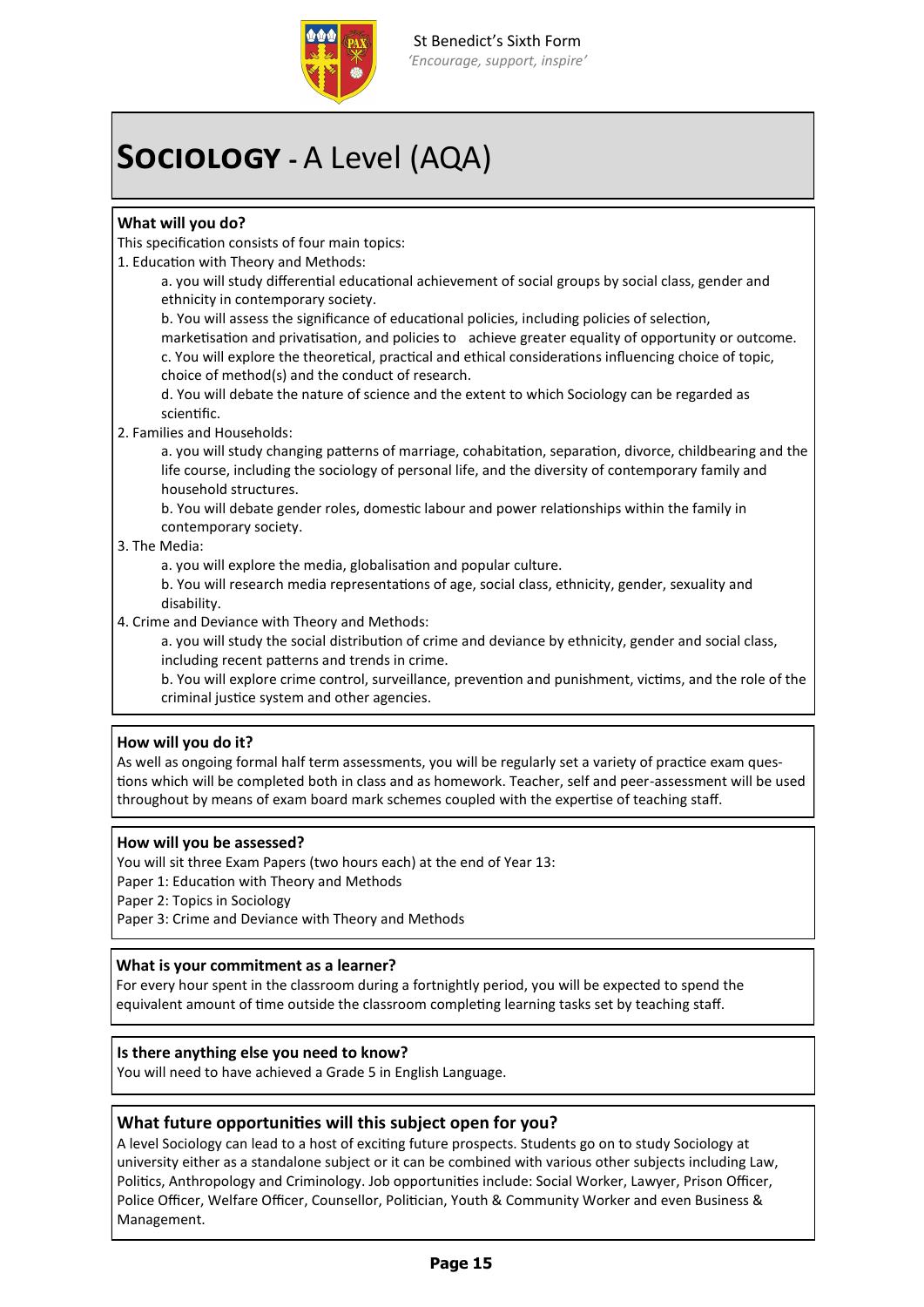

# **Business** - BTEC (Pearson) - Level 3 National Extended Certificate

#### **What will you do?**

The Pearson BTEC Level 3 National Extended Certificate in Business is an Applied General qualification. It is for post-16 learners who want to continue their education through applied learning and who aim to progress to higher education and ultimately to employment in the business sector. The qualification is equivalent in size to one A Level and aims to provide a coherent introduction to study of the business sector.

You will complete 4 units of which 3 are mandatory; 2 are externally assessed: The core units you cover are:

- 1. Exploring Business
- 2. Developing a Marketing Campaign
- 3. Personal and Business Finance

In addition to these, you take 1 optional unit:

8. Recruitment and Selection Process

This course develops and enhances your professionalism in a business context. It develops personal skills alongside knowledge acquisition and its practical application.

#### **How will you do it?**

The BTEC will be taught using a mixture of interactive classroom teaching, discussion and reflection. Students will be expected to work independently but also as part of a team.

#### **How will you be assessed?**

Students will be assessed on each unit and will be awarded a pass, merit or distinction, which will then give the overall grade at the end of their studies.

Internal Assessment - These units are assessed through written and oral assignments:

- 1. Exploring Business
- 8. Recruitment and Selection Process

#### External Assessment -

2. Developing a Marketing Campaign

A task set and marked by Pearson and completed under supervised conditions:

- Learners will be given a context two weeks before a supervised assessment period in order to carry out research
- The supervised assessment period is undertaken in a single session of three hours
- Submission completed using a computer
- 70 marks

#### 3. Personal and Business Finance

Written examination set by Pearson

- 2 hours
- 80 marks

#### **What is your commitment as a learner?**

Business students are expected to be enthusiastic about their studies and be able to work independently. Their interest in Business should extend out of the classroom by reading around the subject and keeping up-to-date with current affairs and legislation.

#### **What future opportunities will this subject open for you?**

This course provides the foundation for students who want to pursue further study of business at university or related work.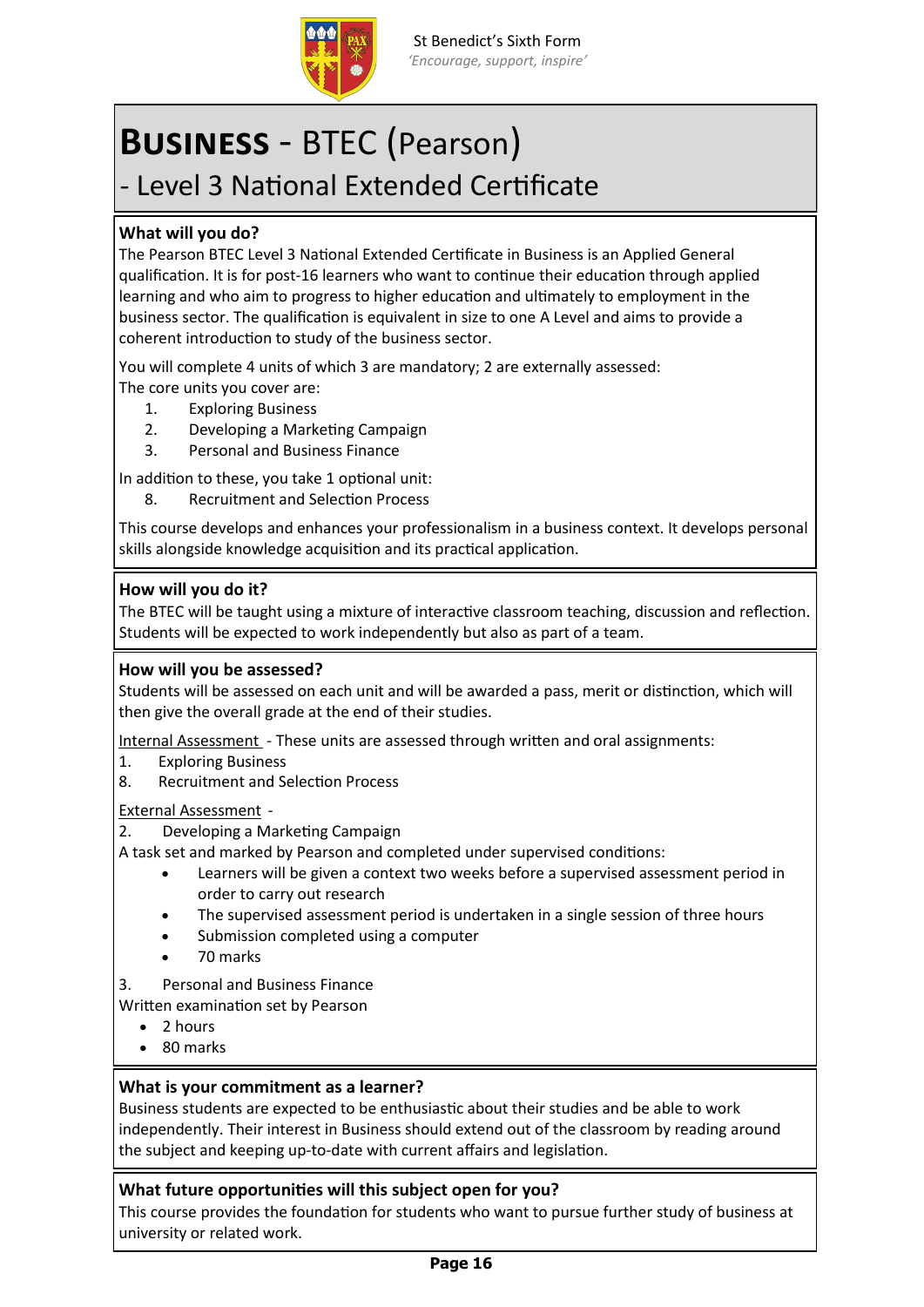

# **Criminology** - Level 3 Diploma (WJEC)

#### **What will you do?**

**Unit 1** – enables the learner to demonstrate understanding of different types of crime, influences on perceptions of crime and why some crimes are unreported

**Unit 2** - will allow learners to gain an understanding of why people commit crime, drawing on what they have learned in Unit 1

**Unit 3** - will provide an understanding of the criminal justice system from the moment a crime has been identified to the verdict. Learners will develop the understanding and skills needed to examine information in order to review the justice of verdicts in criminal cases

**Unit 4** – learners will apply their understanding of the awareness of criminality, criminological theories and the process of bringing an accused to court in order to evaluate the effectiveness of social control to deliver criminal justice policy

#### **How will you do it?**

Year 12: Unit 1 – Coursework Unit 2 – Exam **Year 13**: Unit 3 – Coursework Unit 4 – Exam

#### **How will you be assessed?**

| <b>Unit Name and Number</b>         | <b>Exam or Coursework?</b> | <b>Guided Learning Hours</b><br>(GLH) / % of overall<br>qualification |
|-------------------------------------|----------------------------|-----------------------------------------------------------------------|
| Unit 1: Changing Awareness of Crime | Coursework                 | 90/25%                                                                |
| Unit 2: Criminological Theories     | Exam                       | 90/25%                                                                |
| Unit 3: Crime Scene to Courtroom    | Coursework                 | 90 / 25%                                                              |
| Unit 4: Crime and Punishment        | Exam                       | 90/25%                                                                |

#### **What is your commitment as a learner?**

Not all types of crime are alike. What different types of crime take place in our society? How do we decide what behaviour is criminal? What is the difference between criminal behaviour and deviance? How do we explain why people commit crime? What happens to those who commit a crime? Why and how do we punish people? What organisations do we have in our society to control criminality? If you'd like to answer any of these questions, then Criminology may be the subject for you! A genuine interest in the subject is essential.

#### **Is there anything else you need to know?**

This qualification also allows students to learn in such a way that they develop:

- skills required for independent learning and development
- a range of generic and transferable skills
- the ability to solve problems
- the skills of project-based research, development and presentation
- the fundamental ability to work alongside other professionals, in a professional environment
- the ability to apply learning in vocational contexts.

#### **What future opportunities will this subject open for you?**

The main purpose of the WJEC Level 3 Applied Diploma in Criminology is mainly to use the qualification to support access to Criminology related higher education degree courses. Alternatively, the qualification allows learners to gain the required understanding and skills to be able to consider employment within some aspects of the criminal justice system, e.g. the National Probation Service, the Courts and Tribunals Service or the National Offender Management Service.

Suitable A Levels to study alongside this qualification would be English, History or Psychology.

#### **Page 17**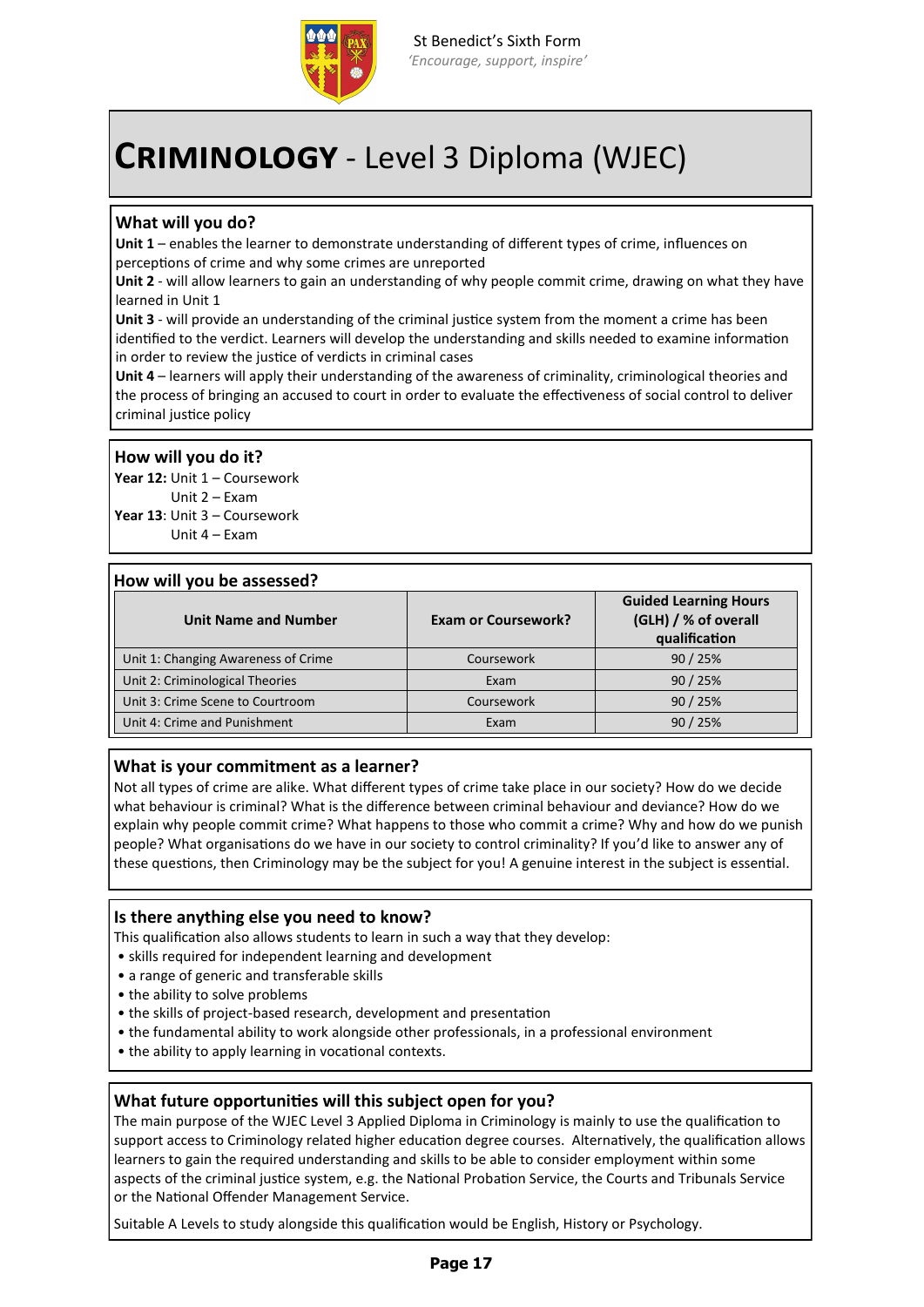

# **Health & Social Care** - BTEC (Pearson) **- Level 3 National Extended Certificate**

#### **What will you do?**

The Pearson BTEC Level 3 National Extended Certificate in Health and Social Care aims to provide an introduction to the sector. It is for students who are interested in learning about the health and social care sector as part of a balanced study programme. Students will study a programme of four units which is equivalent in size to one A Level:

- Human Lifespan development to develop your knowledge and understanding of patterns of human growth and development. You will explore the key aspects of growth and development, and the experience of health and wellbeing
- Working in Health and Social Care to help you understand what it is like to work in the health and social care sector
- Meeting Individual Care and Support Needs to introduce you to the values and issues that need to be considered when planning care and support that meet the needs of an individual in a health and social care environment
- Physiological Disorders to learn about the signs and symptoms of physiological disorders and how they are investigated and diagnosed. You will also learn about the different types of treatment and support available for individual service user

#### **How will you do it?**

The BTEC will be taught using a mixture of interactive classroom teaching, discussion and reflection. Learning will be reinforced by Health and Social Care professionals and work experience placements. Students will be expected to work independently but also as part of a team.

#### **How will you be assessed?**

| <b>Unit Name</b>                  | <b>Exam or Coursework?</b> | <b>Guided Learning Hours</b><br>(GLH) / % of overall<br>qualification |
|-----------------------------------|----------------------------|-----------------------------------------------------------------------|
| Human Lifespan Development        | Exam                       | 90/25%                                                                |
| Working in Health and Social Care | Exam                       | 120/33%                                                               |
| <b>Meeting Individual Needs</b>   | Coursework                 | 90/25%                                                                |
| <b>Physiological Disorders</b>    | Coursework                 | 60/17%                                                                |

#### **What is your commitment as a learner?**

Health and Social Care students are expected to be enthusiastic about exploring the Health and Social Care sector, challenging them to work and interact within a very multicultural society. Their interest in the sector should extend out of the classroom by reading around the subject and keeping up-to-date with current affairs and legislation.

#### **Is there anything else you need to know?**

In the BTEC National units there are opportunities during the teaching and learning phase to give learners practice in developing employability skills. Where employability skills are referred to in this specification, we are generally referring to skills in the following three main categories:

• cognitive and problem-solving skills: use critical thinking, approach non-routine problems applying expert and creative solutions, use systems and technology

• intrapersonal skills: communicating, working collaboratively, negotiating and influencing, self-presentation

• interpersonal skills: self-management, adaptability and resilience, self-monitoring and development

#### **What future opportunities will this subject open for you?**

Students will be fully prepared for a range of degree programmes in the Health and Social Care sector if studied alongside A Level subjects such as Biology and Psychology e.g. HSC, Biology and Psychology could lead to a BSc (Hons) in Nursing.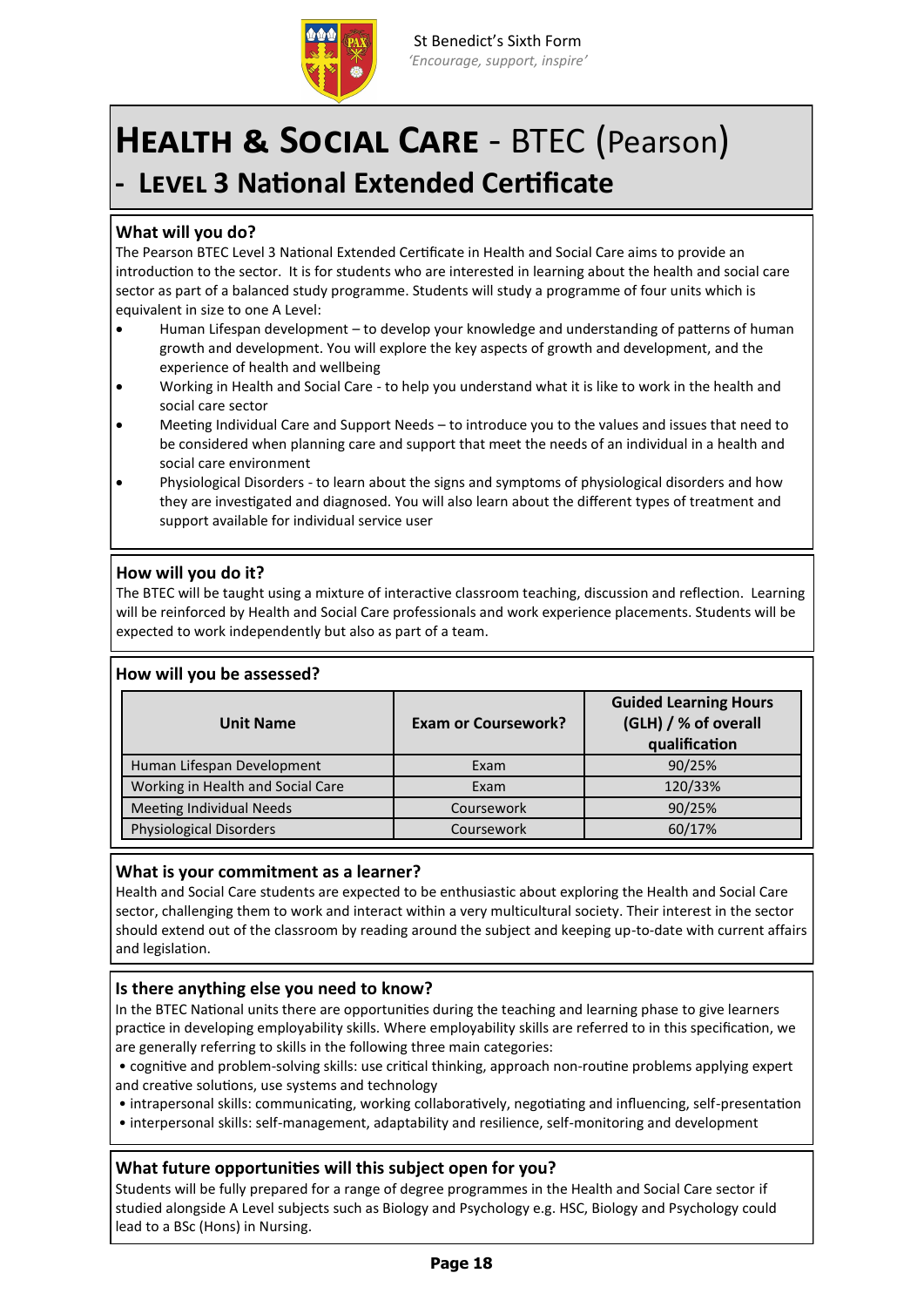

St Benedict's Sixth Form *'Encourage, support, inspire'*

### **Sport** - BTEC (Pearson) - Level 3 National Extended Certificate

#### **What will you do?**

You will study three mandatory units:

- Unit 1: Anatomy and Physiology
- Unit 2: Fitness Training and Programming for Health, Sport and Well-being
- Unit 3: Professional Development in the Sports Industry.

You will also choose one optional unit from a range which has been designed to support choices in progression to sport courses in higher education, and to link with relevant occupational areas.

#### **How will you do it?**

Unit 1 - You will explore how the skeletal, muscular, cardiovascular and respiratory systems function and the fundamentals of the energy systems.

Unit 2 - You will explore client screening and lifestyle assessment, fitness training methods and fitness programming to support improvements in a client's health and well-being.

Unit 3 - You will explore the knowledge and skills required for different career pathways in the sports industry. You will take part in, and reflect on, a personal skills audit, career action plan and practical interview assessment activities.

| <b>Unit</b><br>number | <b>Unit title</b>                                                    | <b>GLH</b> | <b>Type</b>                      | <b>How assessed</b> |
|-----------------------|----------------------------------------------------------------------|------------|----------------------------------|---------------------|
|                       | Mandatory units - learners complete and achieve all units            |            |                                  |                     |
| 1                     | Anatomy and Physiology                                               | 120        | <b>Mandatory</b>                 | External            |
| $\overline{2}$        | Fitness Training and Programming for<br>Health, Sport and Well-being | 120        | <b>Mandatory</b><br>and Synoptic | <b>External</b>     |
| 3                     | Professional Development in the<br><b>Sports Industry</b>            | 60         | <b>Mandatory</b>                 | <b>Internal</b>     |
|                       | Optional units - learners complete 1 unit                            |            |                                  |                     |
| 4                     | <b>Sports Leadership</b>                                             | 60         | <b>Optional</b>                  | <b>Internal</b>     |
| 5                     | <b>Application of Fitness Testing</b>                                | 60         | <b>Optional</b>                  | <b>Internal</b>     |
| 6                     | <b>Sports Psychology</b>                                             | 60         | <b>Optional</b>                  | <b>Internal</b>     |
| $\overline{ }$        | <b>Practical Sports Performance</b>                                  | 60         | <b>Optional</b>                  | <b>Internal</b>     |

#### **What is your commitment as a learner?**

Students should have a genuine interest in sport, fitness and the human body and be prepared for both theoretical and practical work. As well as class work there will be an expectation for homework to be completed. Students will need to complete coursework as part of the qualification and so wider reading and research will be essential.

#### **Is there anything else you need to know?**

This is an Applied General qualification for post-16 learners who want to continue their education through applied learning and who aim to progress to higher education and ultimately to employment in the sport sector. The qualification is equivalent to one A Level, and it has been designed as a full two-year programme when studied alongside further Level 3 qualifications.

#### **What future opportunities will this subject open for you?**

The qualification carries UCAS points and is recognised by higher education providers as contributing to meeting admission requirements for many courses if taken alongside other qualifications as part of a two-year programme of study. Subjects such as Biology, Psychology, Maths, Business are popular choices to study alongside.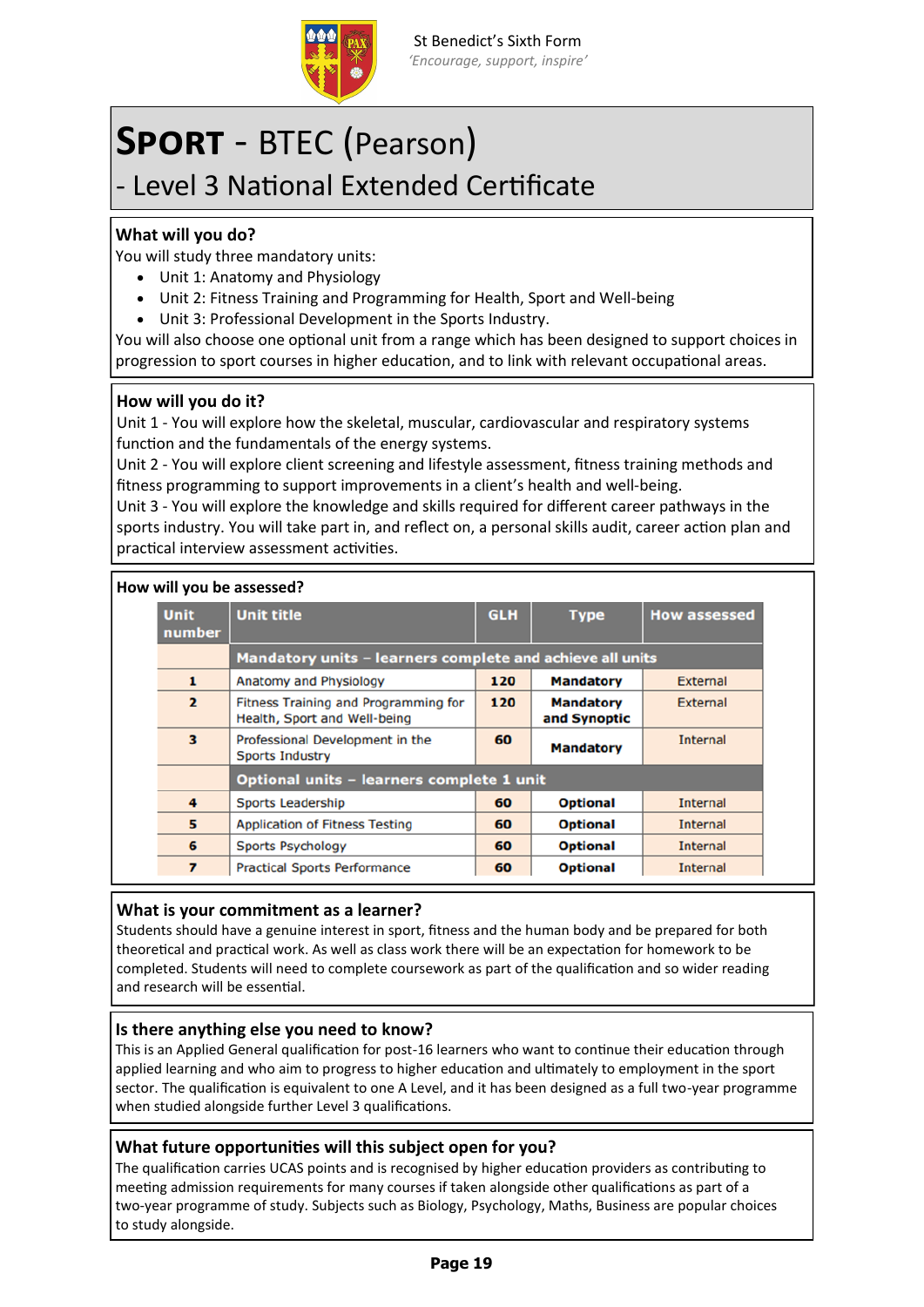

## **Extended Project Qualification (EPQ) -** (AQA)

#### **What will you do?**

The Extended Project Qualification is, to put it simply, a BIG independent project for which you will earn a qualification. It involves writing an essay of 5000 words, a pretty long piece of paperwork about your research and how you approached the project, plus a final presentation where you'll talk through this essay and paperwork. Alternatively, you can make an 'artefact' - this can be a piece of artwork, or something else you've physically made – and an accompanying shorter essay. You will receive some instruction but most of the project is self-guided which makes it both a challenge to complete and an award worth gaining. The EPQ has the value of one AS Level qualification - 28 UCAS points.

#### **How will you do it?**

The course is a combination of the taught element and independent work. The taught element includes the skills that are necessary to complete your project sessions cover such areas as:

- Research and study skills
- Note taking skills and personal learning styles
- Manipulating internet search engines wisely
- Plagiarism and how to avoid it
- How to reference, e.g. Harvard Style
- How to deliver an effective presentation
- Time management skills
- How to write a report and prepare an effective plan
- How to write abstracts, summaries and conclusions
- How to critically reflect, analyse and evaluate your work
- Assessment objectives and how to meet them

You will receive one hour of directed teaching each week. The remaining time is project time which should be spent on independent work, producing, recording and presenting your EPQ.

#### **How will you be assessed?**

Your project is assessed as a whole.

The three elements of your project that will be assessed are:

- The production log
- The written report (5000 words)
- A presentation of the project to a small audience

In all three elements you need to show evidence of planning, preparation, research and autonomous working.

#### **What is your commitment as a learner?**

To engage with the lessons in order to learn the skills needed for independent research and to produce this work. You will then need to organise your time so that you can complete this project within the time frame given.

#### **Is there anything else you need to know?**

The EPQ will help you to demonstrate to higher education providers and future employers that you are able to work independently. It will help you to develop essential skills for working at a higher level such as team work, meeting deadlines, planning and management of a project, decision making and problem solving, presentation skills, and communication skills.

#### **What future opportunities will this subject open for you?**

The skills you will gain through the EPQ are excellent preparation for university level study. You can refer to your EPQ in your UCAS personal statement and at an interview to show some of the qualities that universities are looking for. For some people, not only can an EPQ help you get into university in the first place, but some courses offer lower grade requirements if you get a certain grade in your EPQ.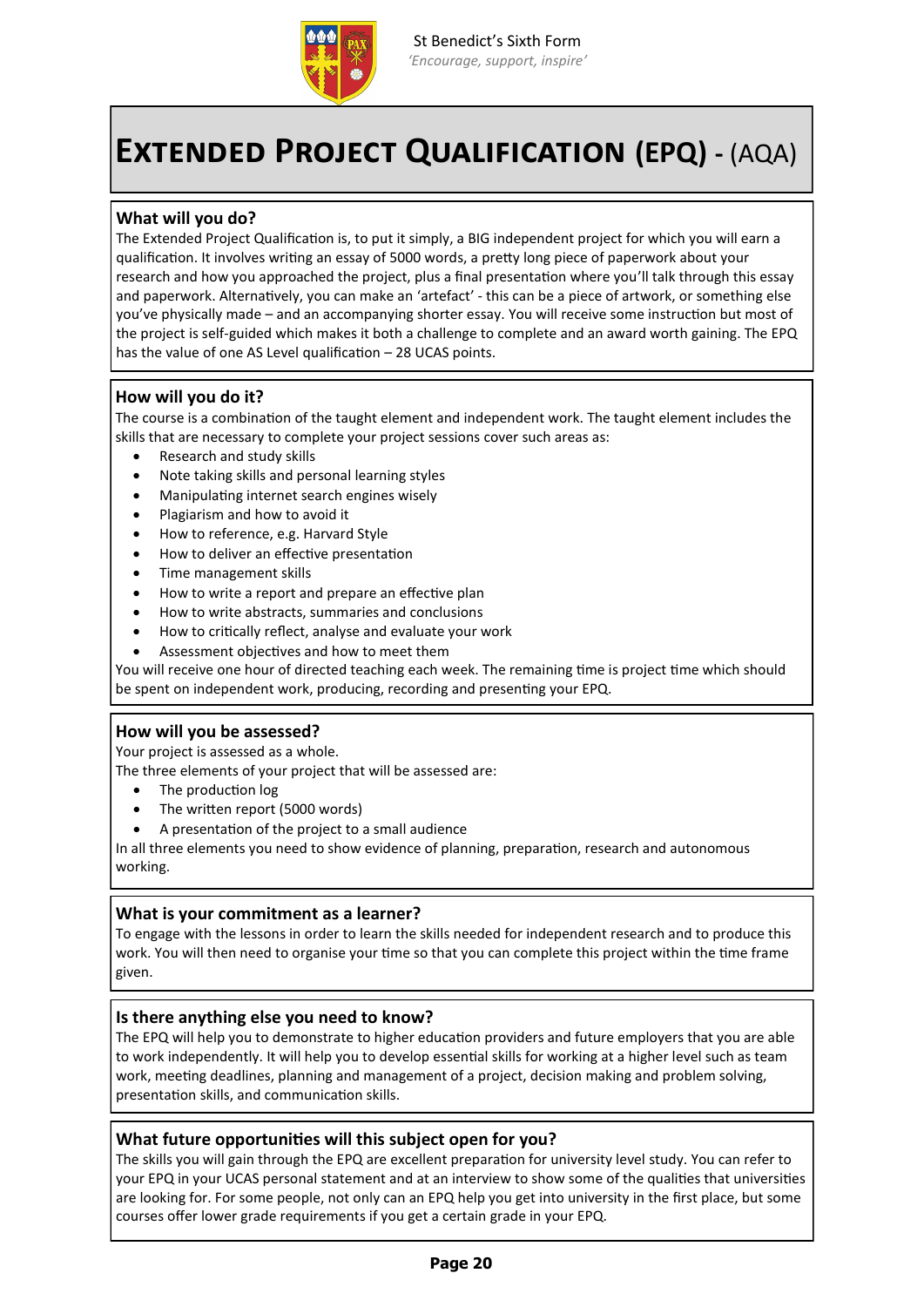

### **Law -** Applied (BTEC National Extended Certificate)

#### **What will you do?**

You will study three mandatory units:

- Unit 1: Dispute solving in Civil Law (Exam)
- Unit 2: Investigating Aspects of Criminal Law and the Legal System (CWK)
- Unit 3: Apply the Law (Exam)

You will also choose one optional unit from a range which has been designed to support choices in progression to sport courses in higher education, and to link with relevant occupational areas.

#### **How will you do it?**

#### Unit 1

Features of civil law, English civil courts, legal skills, advice/funding, precedent, duty of care, breach of duty and damages.

Unit 2

Legal skills, parliament, delegated legislation, European legislation, the legal profession, lay people, judiciary, effects of a crime, non-fatal offences, aims of sentencing and types of sentences.

Unit 3

Murder, voluntary manslaughter, involuntary manslaughter, corporate manslaughter, theft, robbery, burglary, fraud by false representation, criminal damage, duress, intoxication, self-defence, insanity, stop and search, arrest, detention.

#### **How will you be assessed?**

50% Coursework, 50% exam.

**What is your commitment as a learner?**

#### **Is there anything else you need to know?**

The optional units work really well alongside Criminology or Business studies. There are many areas you can specialise in later at University such as Family or Tort law.

#### **What future opportunities will this subject open for you?**

BTEC in applied law provides the basis of an excellent route for learners to pursue a career in the legal sector. This can be through higher education (degrees in business and law) or through an advanced apprenticeship in legal services.